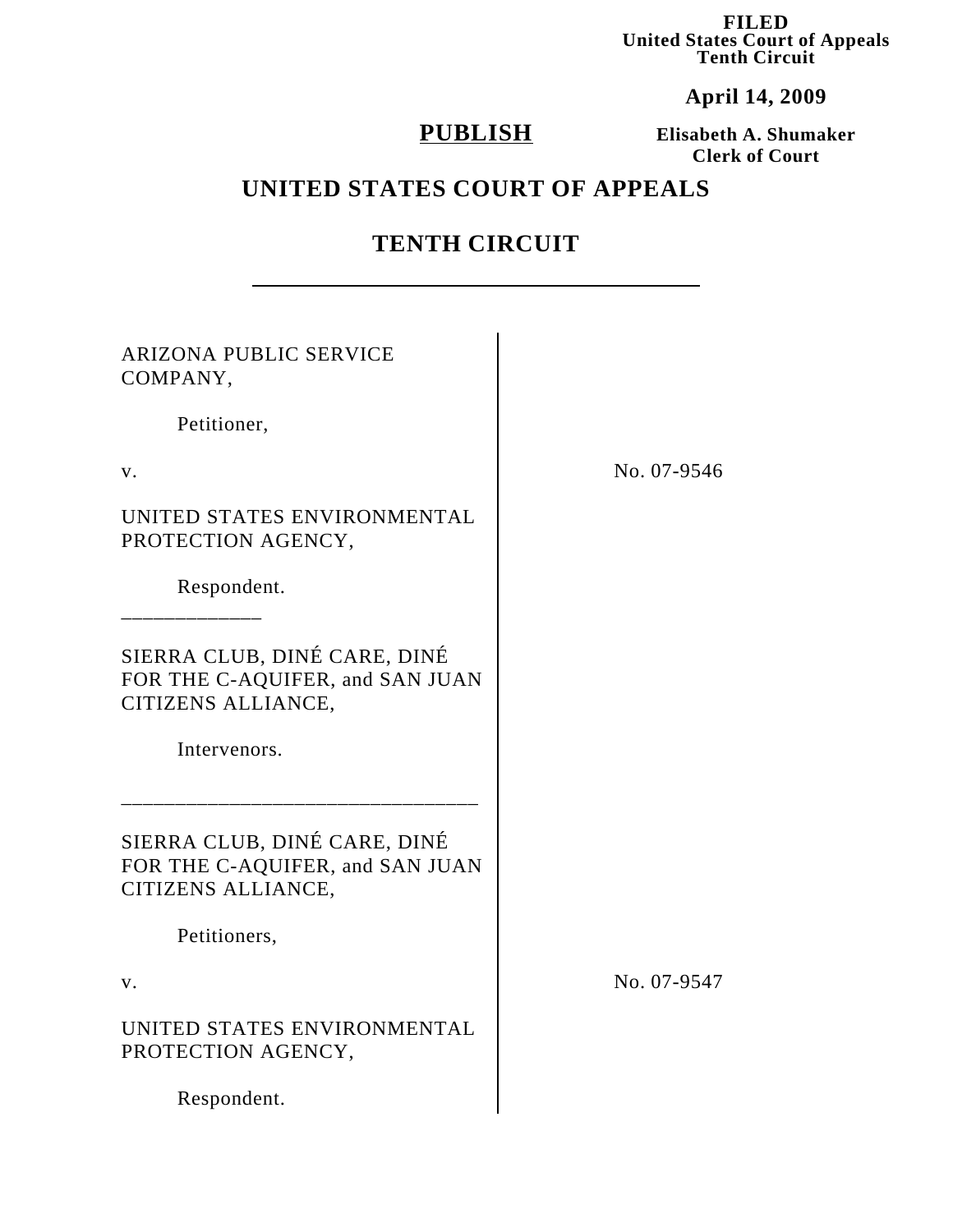### ARIZONA PUBLIC SERVICE COMPANY,

Intevenor.

\_\_\_\_\_\_\_\_\_\_\_\_\_

## **On Petitions For Review of a Final Action of the United States Environmental Protection Agency**

### *07-9546:*

Thomas Sayre Llewellyn of Washington, D.C., for Petitioner Arizona Public Service Company.

David A. Carson (Ronald J. Tenpas, Assistant Attorney General; John C. Cruden, Deputy Assistant Attorney General, with him on the consolidated brief), United States Department of Justice, Environment and Natural Resources Division, Denver, Colorado, for Respondent Environmental Protection Agency.

Matt Kenna, Western Environmental Law Center, Durango, Colorado, for Intervenors Sierra Club, Diné Care, Diné for the C-Aquifer, and San Juan Citizens Alliance.

### *07-9547:*

Matt Kenna, Western Environmental Law Center, Durango, Colorado, for Petitioners Sierra Club, Diné Care, Diné for the C-Aquifer, and San Juan Citizens Alliance.

David A. Carson (Ronald J. Tenpas, Assistant Attorney General; John C. Cruden, Deputy Assistant Attorney General, with him on the consolidated brief), United States Department of Justice, Environment and Natural Resources Division, Denver, Colorado, for Respondent Environmental Protection Agency.

Thomas Sayre Llewellyn of Washington, D.C., for Intervenor Arizona Public Service Company.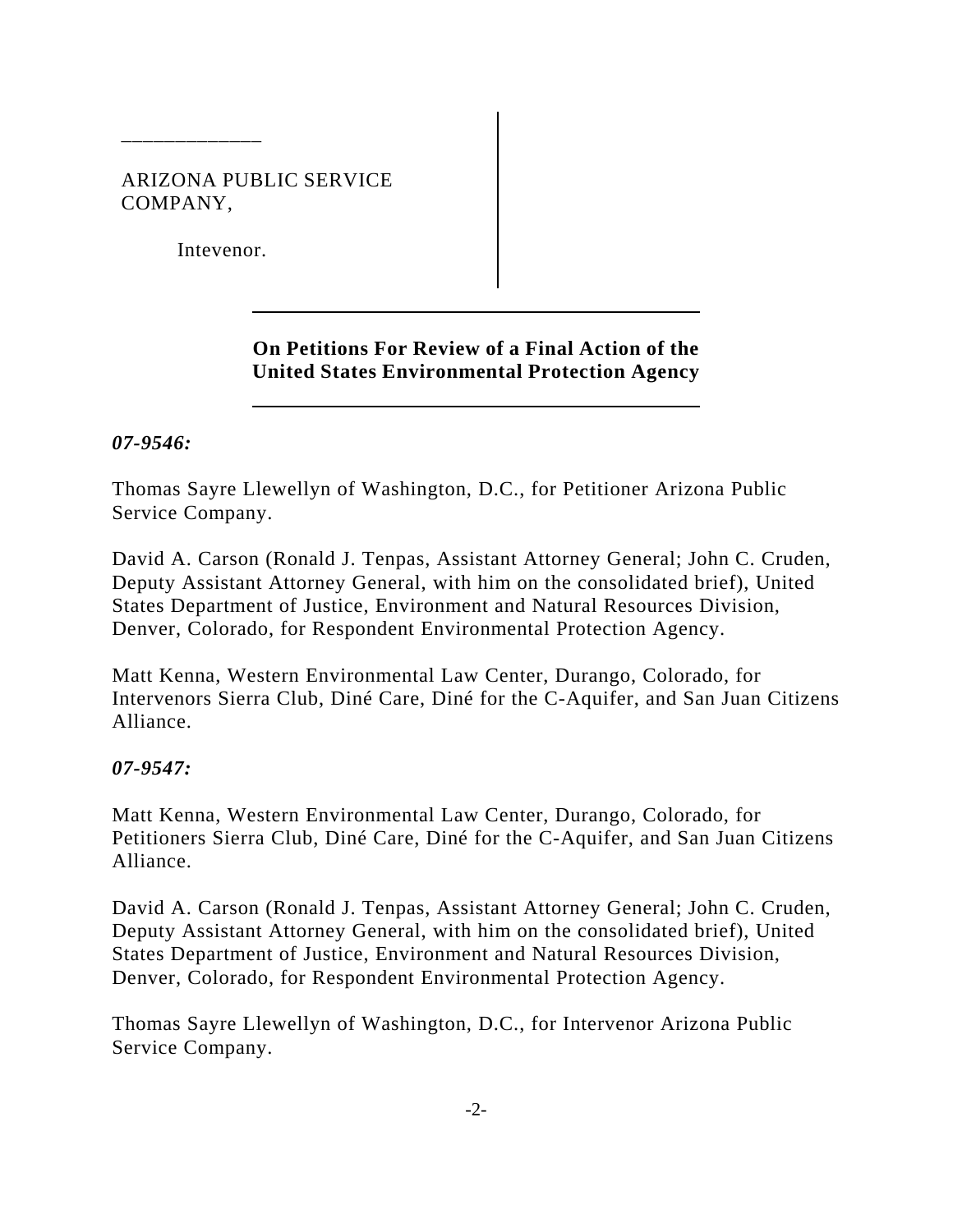Before **MCCONNELL**, **SEYMOUR** and **HOLMES**, Circuit Judges.

**SEYMOUR**, Circuit Judge.

Arizona Public Service Company ("APS"), operator and majority owner of the Four Corners Power Plant ("Plant"), and Sierra Club, Diné CARE, Diné for the C-Aquifer, and San Juan Citizens Alliance (collectively "Environmentalists") challenge a regulation promulgated by the U.S. Environmental Protection Agency ("EPA"). The regulation at issue is known as a source-specific, federal implementation plan ("federal plan") and was enacted pursuant to sections 301(a) and (d)(4) of the Clean Air Act, 42 U.S.C.  $\S$  7601(a) and (d)(4). The federal plan limits particular air emissions from the Plant. We have jurisdiction pursuant to section  $307(b)(1)$  of the Act, 42 U.S.C. § 7607(b)(1). Because all parties agree that the federal plan provision pertaining to fugitive dust should be remanded, *see infra* Part II, we do not address this emissions limit in our discussion of the facts. We grant the EPA's motion for voluntary remand and grant in part and deny in part the petitions for review.

#### **I.**

The purpose of the Clean Air Act is to control and improve the nation's air quality through a combination of state and federal regulation. The Clean Air Act charges the EPA with implementing and overseeing national ambient air quality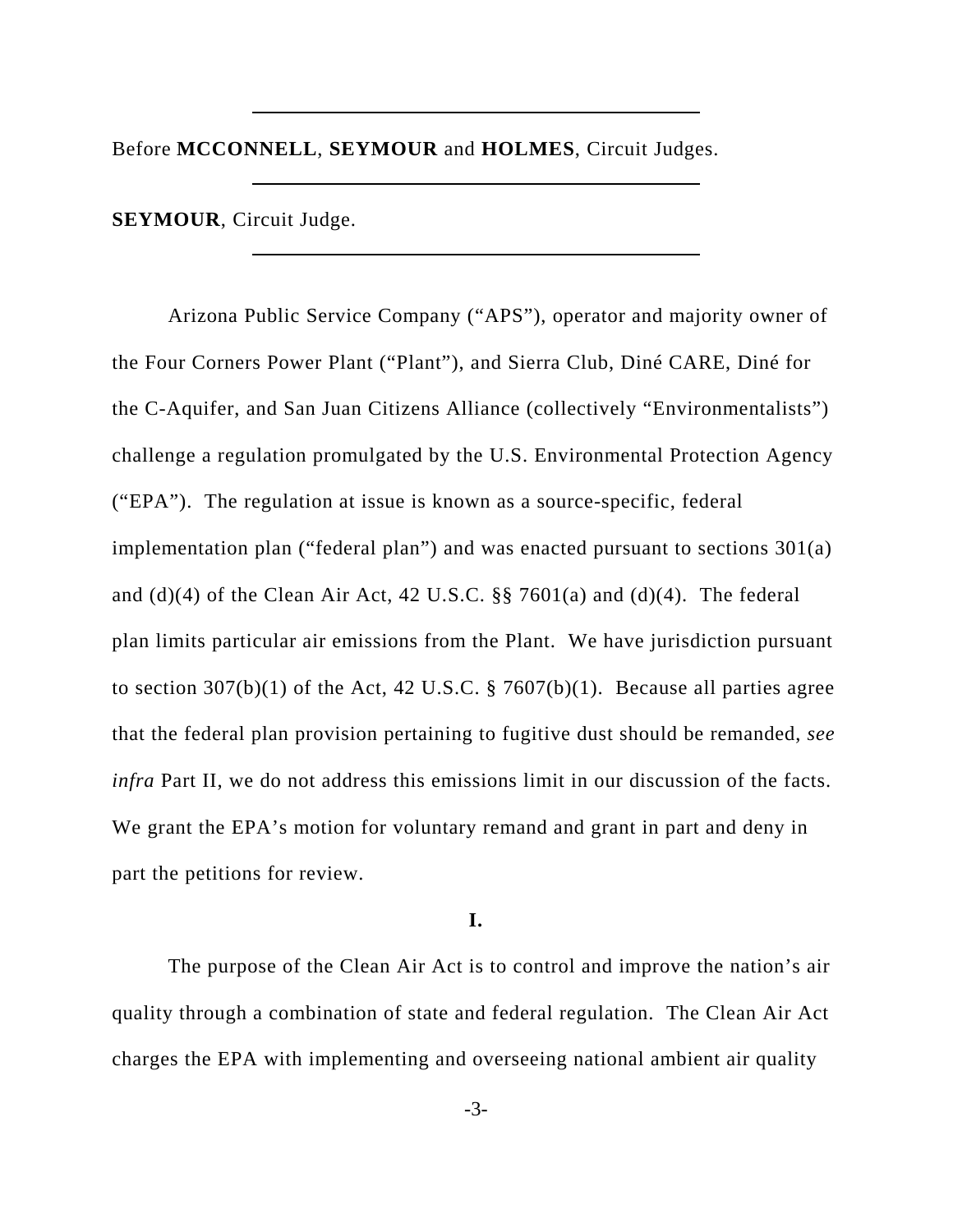standards ("national air standards") for air pollutants that "cause or contribute to air pollution which may reasonably be anticipated to endanger public health or welfare." 42 U.S.C. § 7408(a)(1)(A); *see id.* § 7409.

The Plant, a coal-fired power facility located on the Navajo reservation in northwest New Mexico, emits regulated or "criteria" pollutants. These criteria pollutants include sulfur dioxide ("SO<sub>2</sub>"), particulate matter ("PM"), and nitrogen oxides (" $NO<sub>v</sub>$ "). To control emissions of these pollutants, the Plant's five steam generating units employ air pollution control equipment. The Plant also uses federally-mandated continuous opacity monitoring systems ("COMS"), which monitor the opacity levels of emissions. Opacity, *i.e.*, the opaqueness or cloudiness of emissions, is not a criteria pollutant but, according to the EPA, can indicate whether pollution control equipment is properly functioning and whether an emissions limit is being maintained. Data shows that air quality in the area of the Plant is better than the national air standards.

Under section 110 of the Act, states must enact state implementation plans ("state plan") "as may be necessary or appropriate to meet the applicable" national air standards, subject to EPA approval. 42 U.S.C. § 7410(a)(2)(A). State plans approved by the EPA are federally enforceable. If a state fails to submit an adequate plan within the applicable time frame, the EPA must promulgate a federal plan for the state within two years of the failure. The EPA had previously approved New Mexico's state plan, which limits emissions of criteria pollutants

-4-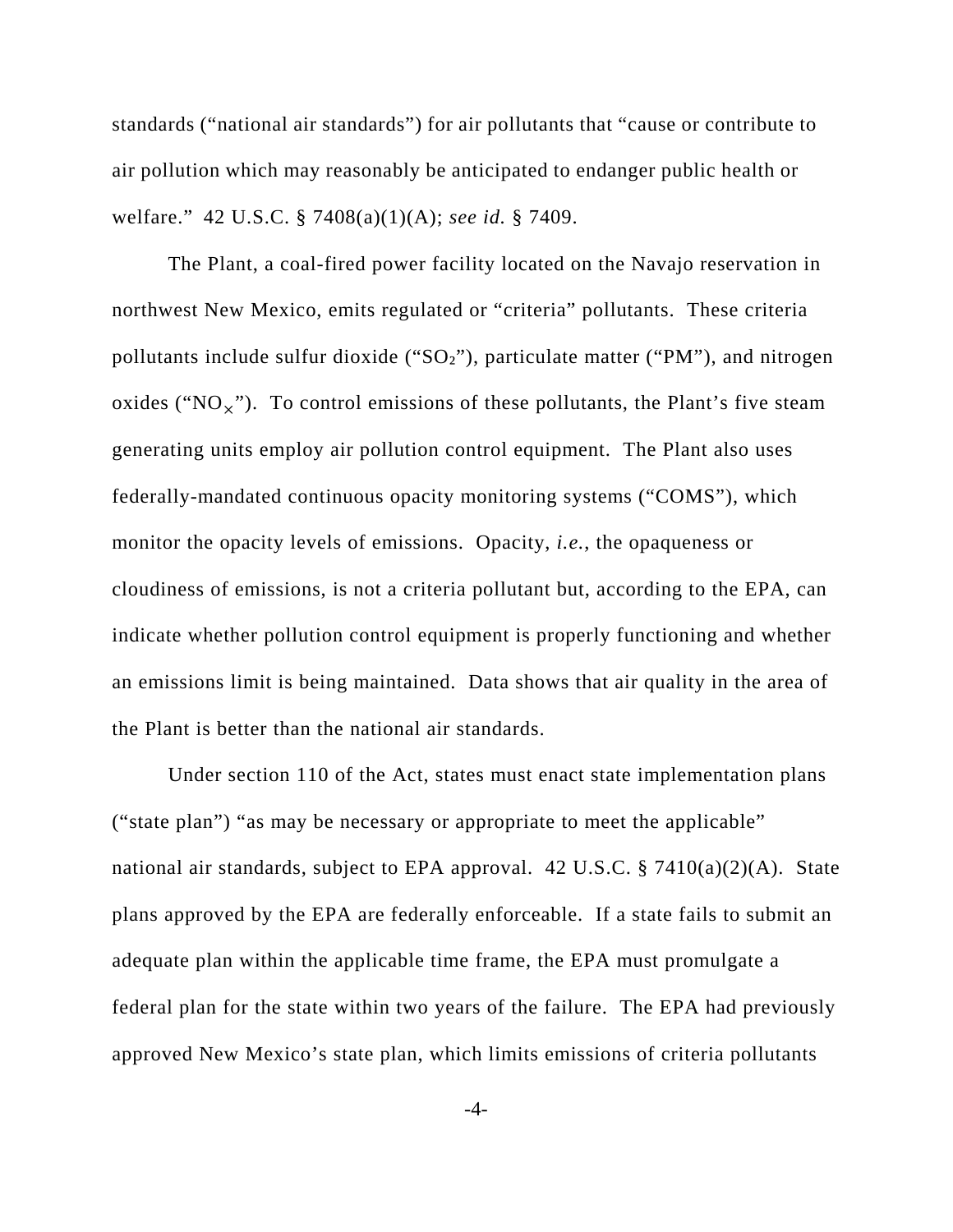from coal-burning power plants. The EPA determined the New Mexico plan does not apply to the Plant because of its location on Navajo land. The Plant nonetheless has complied, continuously and voluntarily, with the New Mexico plan. The New Mexico plan does not limit opacity and exempts excess emissions during startup, shutdown, and malfunction.

Section 301(d) of the Act addresses the role of Native-American tribes and authorizes the EPA to "specify[] those provisions of [the Act] for which it is appropriate to treat Indian tribes as States." 42 U.S.C. § 7601(d)(2). Where the EPA "determines that the treatment of Indian tribes as . . . States is inappropriate or administratively infeasible, the [EPA] may provide, by regulation, other means by which the [EPA] will directly administer such provisions so as to achieve the appropriate purpose." *Id.* § 7604(d)(4). In 1998, the EPA adopted what is known as the tribal authority rule ("TAR") to implement its section 301 authority under the Act. The TAR treats tribes as states for most provisions of the Clean Air Act and implementing regulations. The TAR does not treat tribes as states, however, for the mandatory plan submission deadlines, funding restrictions, and related federal oversight mechanisms triggered by a state's failure to submit an adequate plan. Tribes may choose, but are not required, to adopt tribal implementation plans ("tribal plan") for their reservations. Because tribes are not required to adopt tribal plans, the TAR authorizes the EPA to promulgate federal plans to fill any regulatory gaps. The TAR provides that the EPA, pursuant to its explicit

-5-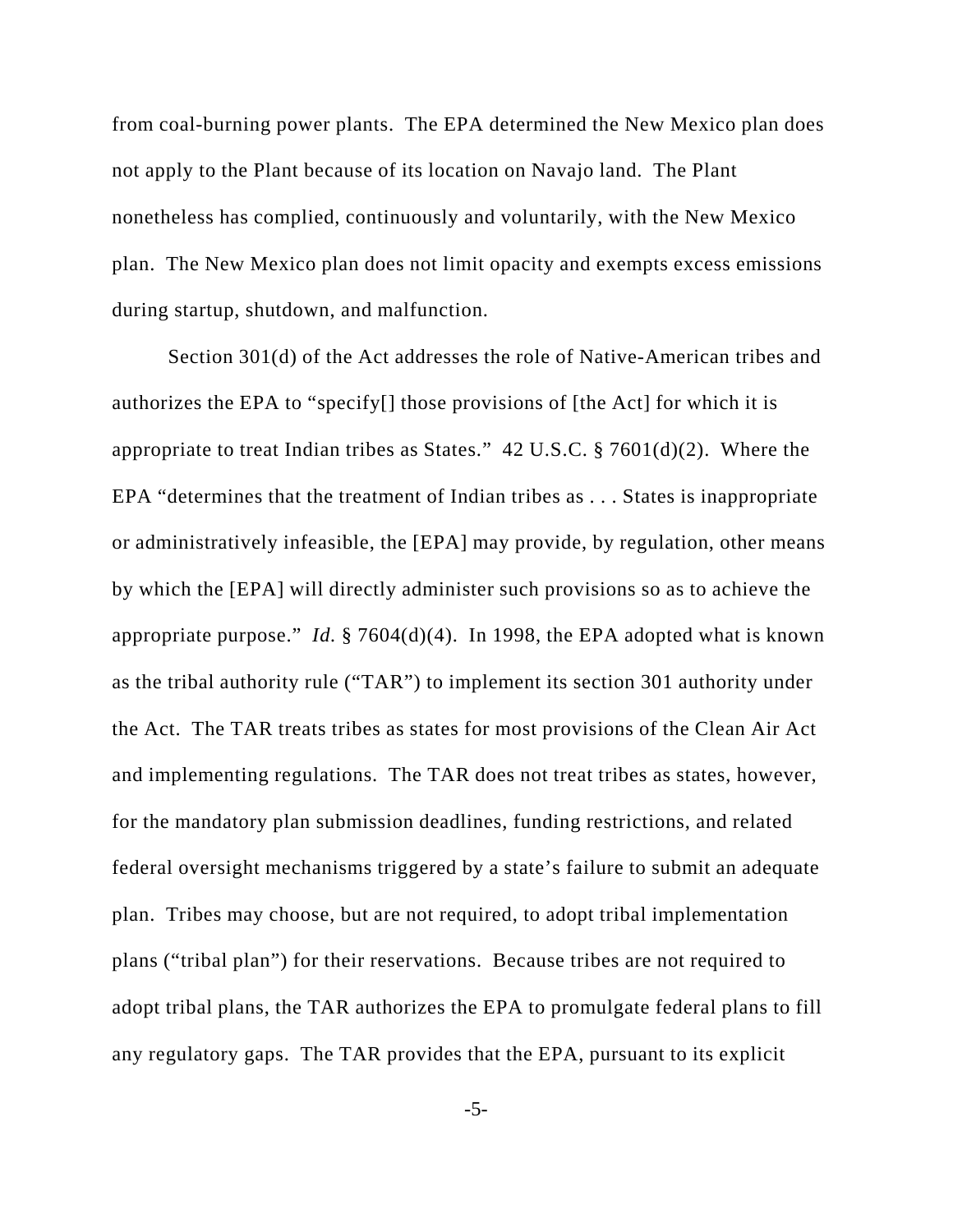"discretionary authority" under sections  $301(a)$  and  $(d)(4)$  of the Act,

[s]hall promulgate without unreasonable delay such Federal implementation plan provisions as are necessary or appropriate to protect air quality, consistent with the provisions of sections  $304(a)^{[1]}$ and  $301(d)(4)$ , if a tribe does not submit a tribal implementation plan meeting the completeness criteria of 40 CFR part 51, Appendix V, or does not receive EPA approval of a submitted tribal implementation plan.

#### 40 C.F.R. § 49.11(a).

Here, the Navajo Nation did not submit a tribal plan, and the Plant's emissions remained officially unregulated, although the Plant voluntarily complied with the New Mexico plan. To remedy the regulatory gap, the EPA proposed a source-specific federal plan for the Plant. The EPA initially consulted with the Navajo Nation, APS, and the State of New Mexico. The EPA planned to adopt a federal plan that essentially would federalize the requirements of the New Mexico plan historically followed by the Plant and, in some instances, modify the state plan to ensure comprehensive emissions control and federal consistency. The EPA published the proposed federal plan in 1999 and solicited public comment.

In 2006, the EPA published a revised proposed plan and again solicited public comment. The EPA believed regional air quality would "be positively impacted" by the proposed action, as the proposal was "more stringent than, or at

<sup>&</sup>lt;sup>1</sup> Section 49.11(a) mistakenly refers to section 304(a), instead of 301(a).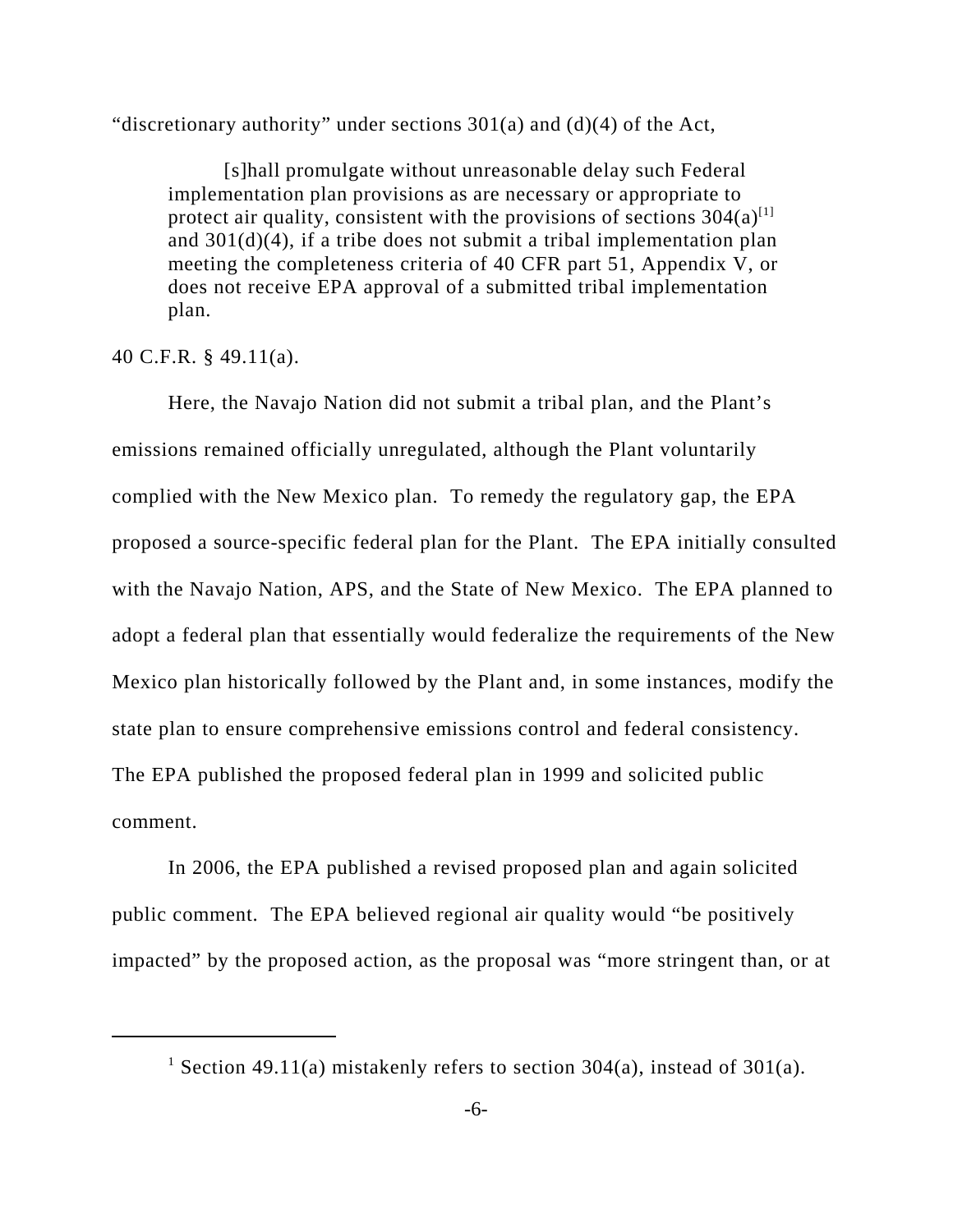least as stringent as, the emissions limitations with which [the Plant] ha[d] historically complied." Source-Specific Federal Implementation Plan for Four Corners Plant; Navajo Nation, 71 Fed. Reg. 53,631, at 53,631 (Sept. 12, 2006) (to be codified at 40 C.F.R. pt. 49). The proposal limited the Plant's emissions of particular criteria pollutants and, relevant to the instant matter, included a 20% opacity limit for two of the Plant's steam generating units, Units 4 and 5. The opacity limit allowed "for one six-minute period per hour of not more than 27 percent opacity, excluding water vapor." *Id.* at 53,633. The opacity and other emissions limits generally did not apply during startup, shutdown, or saturated stack conditions, but did apply during periods of malfunction. The proposal gave APS a limited affirmative defense to claims for penalties brought for excess emissions caused by malfunctions.

APS filed comments on the proposed federal plan, two of which are relevant. First, APS commented that the Plant's emissions during malfunctions should be exempt rather than subject to an affirmative defense. APS argued the law does not require limiting emissions during malfunctions, particularly when no specific justification for the limits existed. APS claimed the definition of malfunction was unfair and irrational, and the affirmative defense improperly shifted the burden of proof. Second, APS objected to the 20% opacity limit as written. It claimed the limit was not achievable, even during periods of best operating practices and proper equipment operation. Based on APS's statistical

-7-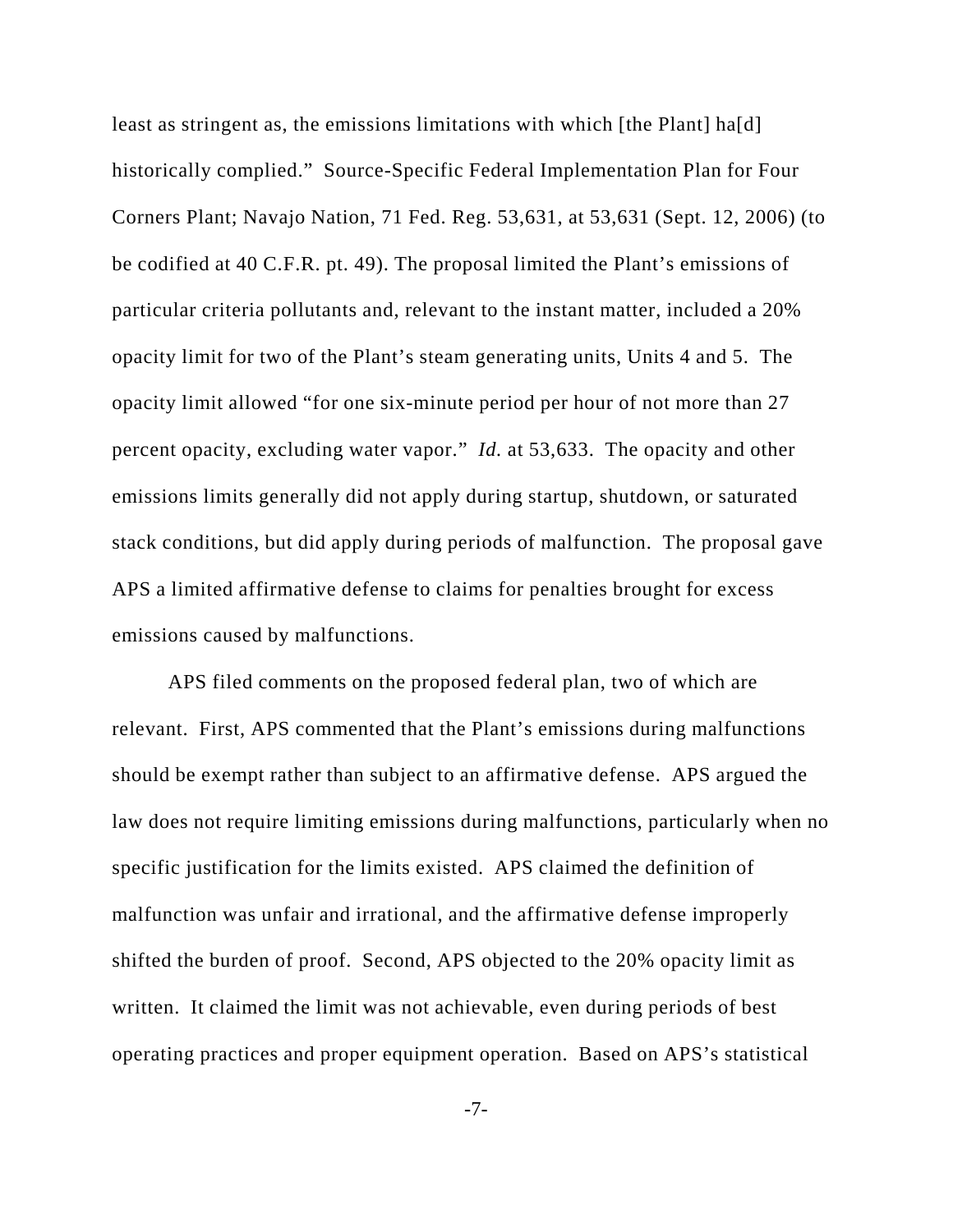analysis of data from its monitoring systems, APS contended the opacity limit had to include a .2% allowance for "periodic exceedances." J.A. at 292. The Plant, APS asserted, could meet the proposed limit only 99.8% of the time. APS noted the EPA had approved an exceedance of up to .8% in a revision to a North Carolina state plan. APS added, "[t]here is no air quality analysis establishing that [] a [20% opacity] limit is necessary to attainment and maintenance of any air quality standard, nor is there any other legal basis for such a requirement." *Id.*

The Environmentalists also commented on the proposal. They contended, *inter alia*, that the proposed federal plan must satisfy the state plan completeness criteria. The proposal was "unacceptable" because the EPA did not justify its chosen emissions limits with "state-of-the-art dispersion modeling to guarantee, at a minimum, the maintenance and attainment of national and state ambient air quality standards and the prevention of significant deterioration increments." *Id.* at 201-02. According to the Environmentalists, the EPA could not rely on the New Mexico plan alone in formulating a new federal plan for the Plant. More stringent emissions limits were required.

The EPA promulgated the finalized federal plan in May 2007. The plan limits the Plant's emissions of specific criteria pollutants, as well as opacity. The EPA's basis for the plan is: (i) to make federally enforceable the emissions limits the Plant has historically followed, (ii) to ensure the Plant continues to reduce its emissions of criteria pollutants, (iii) to guarantee continued maintenance of air

-8-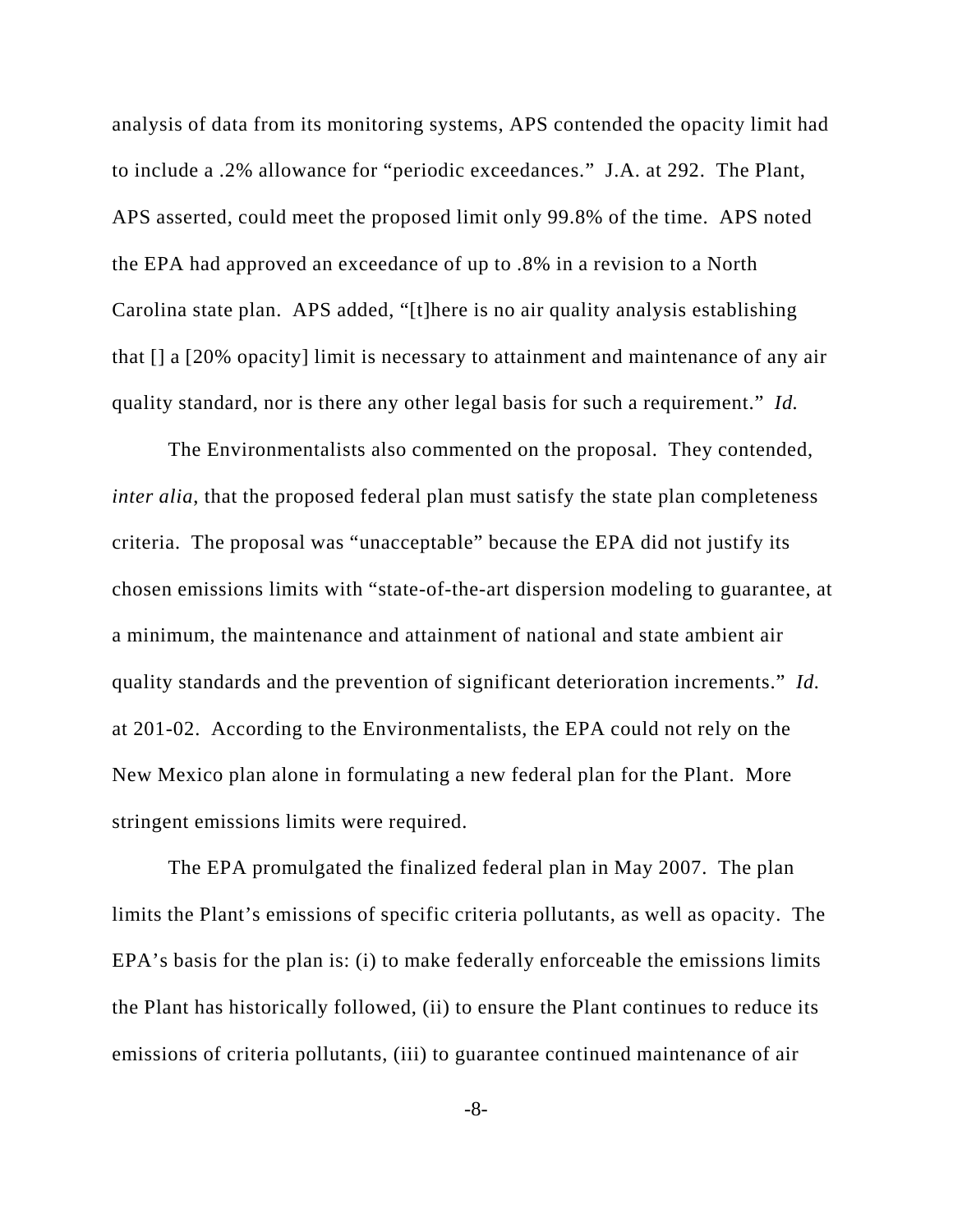quality standards and protection of visibility in the area, and (iv) to maintain consistent standards between the Navajo Nation and its neighboring states. Opacity for Units 4 and 5 is limited to 20%, averaged over any six-minute period, excluding uncombined water droplets and one six-minute period per hour of not more than 27% opacity. However, if pollution control equipment is operating normally and not fully closed and a high opacity reading occurs, the EPA presumes saturated stack conditions caused the occurrence and will not consider it a violation. Although the EPA did not explicitly address APS's .2% requested allowance, it did explain that "[o]pacity limits are generally applied to ensure a source is meeting its [criteria pollutant] emissions limit." Source-Specific Federal Implementation Plan for Four Corners Power Plant; Navajo Nation, 72 Fed. Reg. 25,698, at 25,701 (May 7, 2007) (to be codified at 40 C.F.R. pt. 49). The EPA added, "The opacity limit for this facility is set to assure proper operation of [pollution control equipment]." *Id.* As in the 2006 proposal, the emissions limits generally do not apply during startup, shut down, or saturated stack conditions, but do apply during periods of malfunction.<sup>2</sup> The EPA contends its treatment of malfunction events is consistent with its "longstanding position,

<sup>&</sup>lt;sup>2</sup> "Malfunction means any sudden and unavoidable failure of air pollution control equipment or process equipment or of a process to operate in a normal or usual manner. Failures that are caused entirely or in part by poor maintenance, careless operation, or any other preventable upset condition or preventable equipment breakdown shall not be considered malfunctions." *Id.* at 25,705.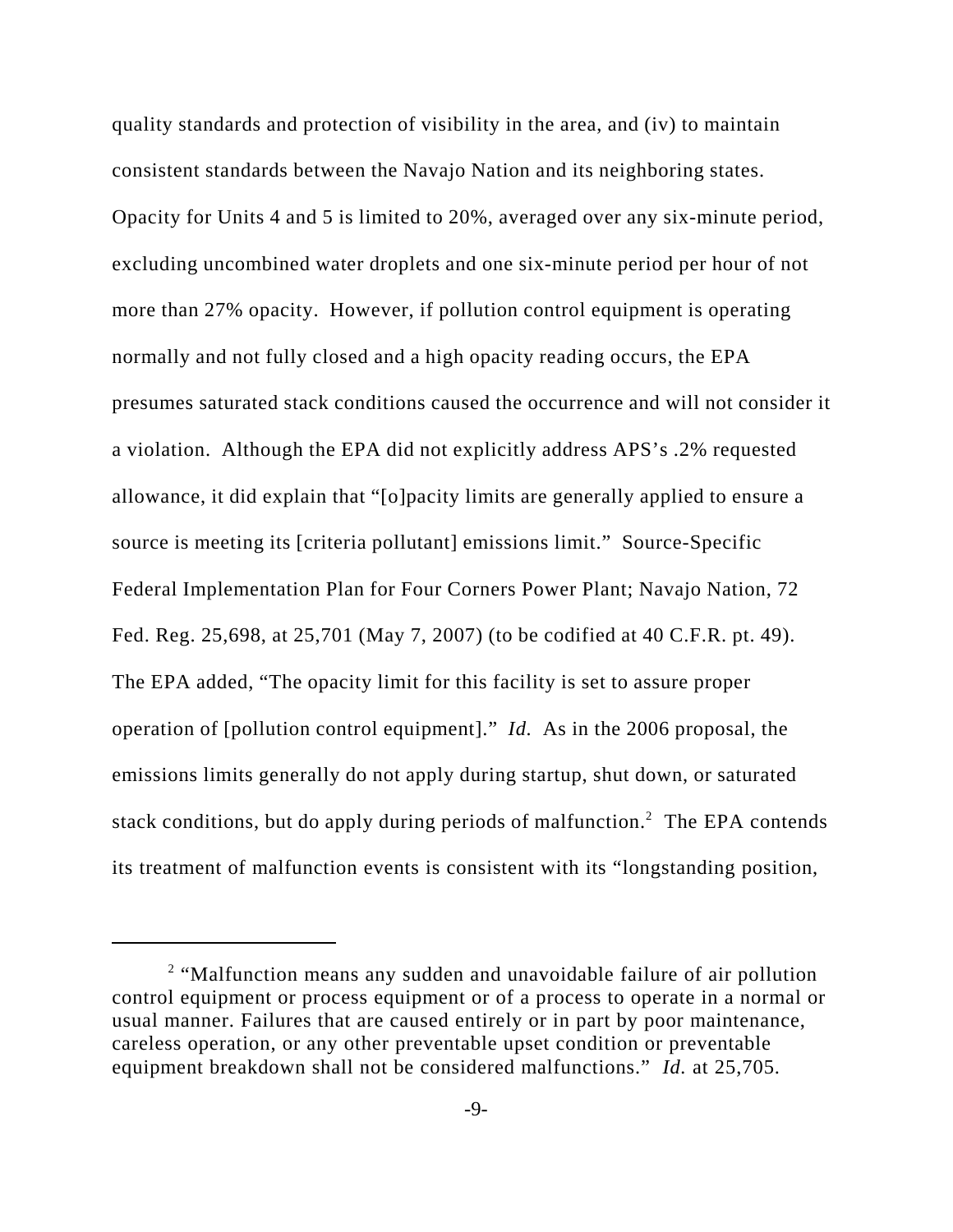as reflected in numerous policy documents and rulemakings." *Id.* at 25,702. The plan also includes the affirmative defense to claims for penalties brought for excess emissions caused by malfunctions.

In these consolidated appeals, APS contends that the federal plan is overly restrictive, and the Environmentalists contend it is not sufficiently stringent. APS argues the plan is arbitrary and capricious because, among other things, the EPA did not explain why it chose the particular opacity limit that it did. According to APS, the Plant cannot meet the 20% opacity limit with its existing pollution control equipment, and the EPA has identified no exigency or logical reason to justify its rejection of APS's proposed modifications to the limit. The Environmentalists argue, by contrast, that the plan is arbitrary and capricious because the EPA did not conduct modeling and air quality analysis as required by the Clean Air Act. The Environmentalists want the EPA to enact a new plan on remand that places greater restrictions on the pollution emitted by the Plant.<sup>3</sup>

#### **II.**

Before turning to the parties' arguments, we first address the EPA's motion for voluntary remand of the fugitive dust limit, 40 C.F.R. § 49.23(d)(3). The EPA and APS ask us to remand and vacate this provision, which does not affect the

<sup>&</sup>lt;sup>3</sup> APS questions our jurisdiction over the Environmentalists' challenge because of the wording of the relief they requested. We reject this argument: the Environmentalists' challenge necessarily includes a remand request for reconsideration of the rulemaking, which is within our jurisdiction.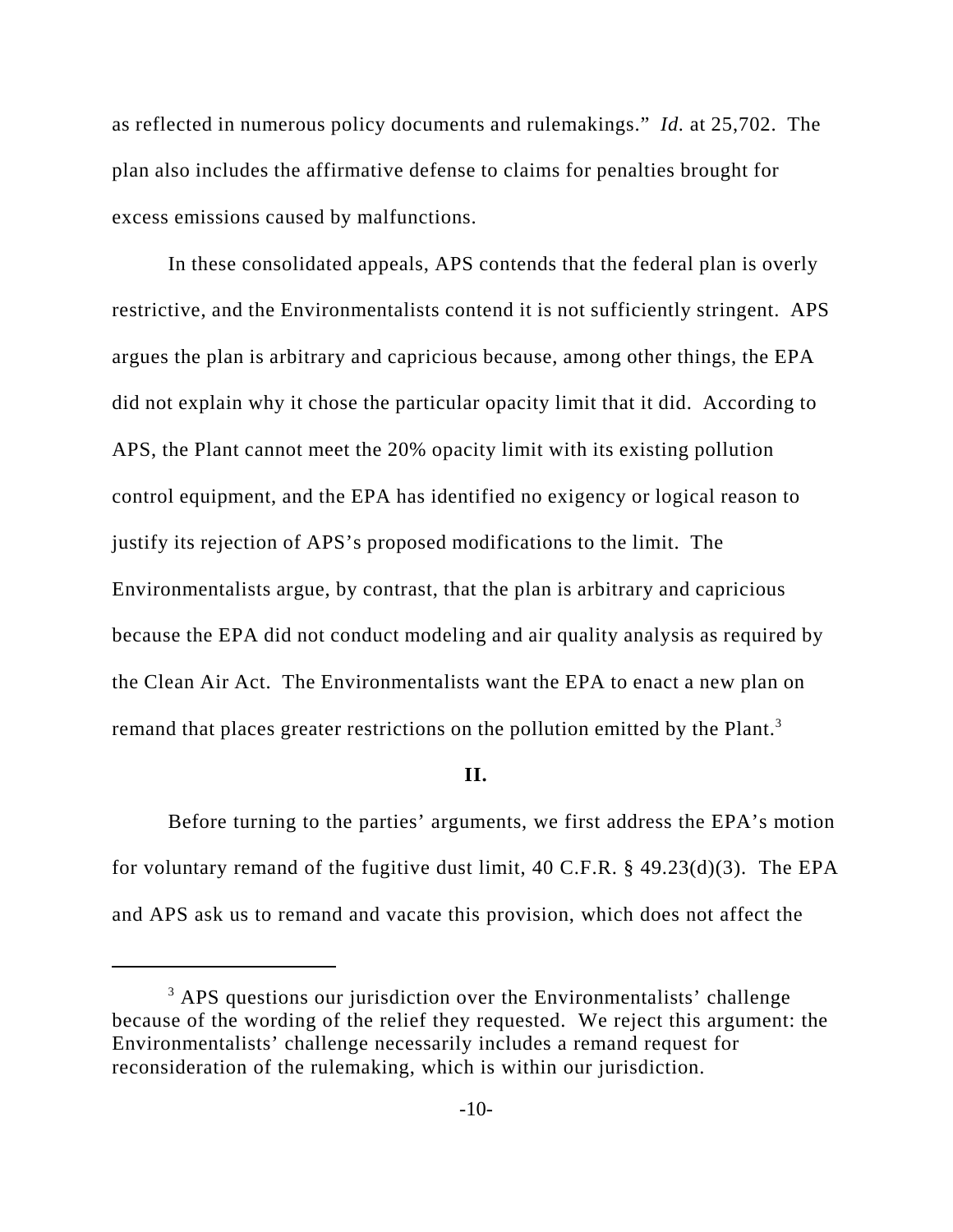validity of the remainder of the federal plan, because the EPA did not adequately explain its rationale for imposing the limit. The Environmentalists appear to support remand and do not appear to oppose vacation of the provision. They ask only that we order the EPA to reconsider the fugitive dust limit "within a time certain" following remand. Environmentalists' Response to EPA's Motion for Voluntary Remand at 3.

We may partially set aside a regulation if the invalid portion is severable. A regulation is severable if the severed parts "operate entirely independently of one another," and the circumstances indicate the agency would have adopted the regulation even without the faulty provision. *Davis County Solid Waste Mgmt. v. EPA*, 108 F.3d 1454, 1459 (D.C. Cir. 1997). Here, the fugitive dust limit and the remaining provisions of the plan operate independently of one another; the functionality of the plan does not depend on enforcement of the fugitive dust limit. The plan went into effect on November 13, 2008, but enforcement of the fugitive dust limit has been stayed pending our decision. That the EPA requested voluntary remand of the limit, as well as implemented the stay, suggests the agency would have promulgated the plan even without the limit. We conclude the fugitive dust limit is severable and should be remanded and vacated, as no party opposes the narrow scope of this remedy.

We decline to set a time limit on the EPA's course of action on remand. The Environmentalists point to no authority permitting entry of such an order, and

-11-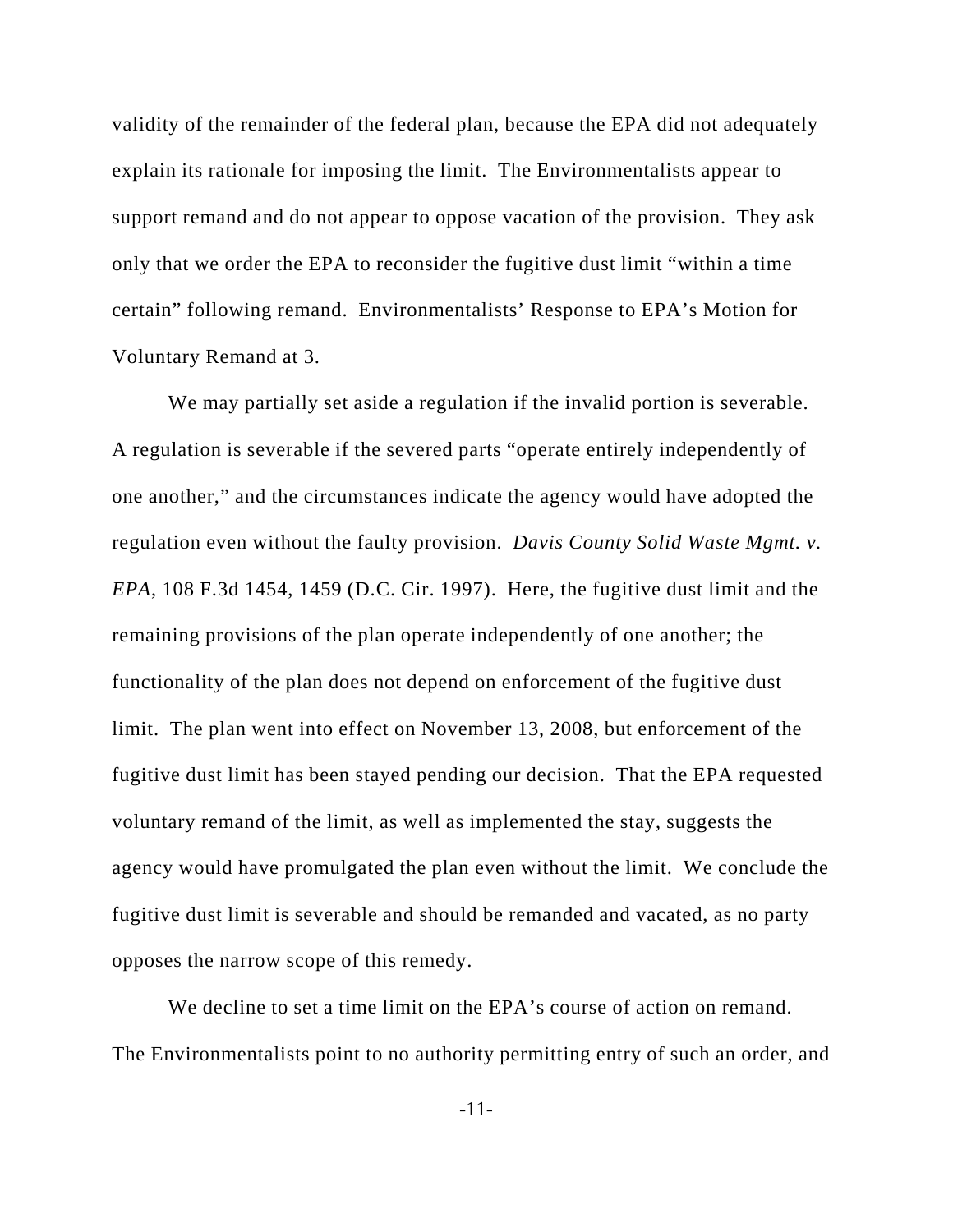we cannot ignore the general principle that "[t]he function of the reviewing court ends when an error of law is laid bare." *Fed. Power Comm'n v. Idaho Power Co.*, 344 U.S. 17, 20 (1952). To the extent concern exists about the EPA's diligence on remand, mandamus may afford a remedy for undue delay. *See Natural Res. Def. Council v. EPA*, 489 F.3d 1364, 1375 (D.C. Cir. 2007); *see* 5 U.S.C. § 706(1) ("The reviewing court shall . . . compel agency action unlawfully withheld or unreasonably delayed . . . .").

#### **III.**

Our review of the federal plan is governed by the Administrative Procedure Act, 5 U.S.C. § 706.<sup>4</sup> We will not set aside agency action unless it is "procedurally defective, arbitrary or capricious in substance, or manifestly contrary to the statute." *United States v. Mead Corp.*, 533 U.S. 218, 227 (2001); *see Olenhouse v. Commodity Credit Corp.*, 42 F.3d 1560, 1574 (10th Cir. 1994).

 $4$  APS claims we should review the federal plan under section 307(d)(9) of the Clean Air Act, 42 U.S.C.  $\S$  7607(d)(9). APS is incorrect. Section 307(d) applies only to certain EPA rulemakings, and does not include the EPA's promulgation of the plan here. *See* 42 U.S.C. § 7607(d) (listing the promulgations to which section 307(d) applies); *see also Alaska Dep't of Envtl. Conservation v. EPA*, 540 U.S. 461, 497 n.18 (2004); *Am. Forest & Paper Ass'n Inc. v. EPA*, 294 F.3d 113, 116 n.3 (D.C. Cir. 2002). This is not a case, moreover, where the EPA has determined section 307(d) applies. *Cf. North Carolina v. EPA*, 531 F.3d 896, 906 (D.C. Cir. 2008) (reviewing the EPA's action under the Clean Air Act instead of the Administrative Procedure Act, because the EPA specified section 307(d) applied to "all components" of its rulemaking). In any event, APS concedes the two standards are "essentially the same." Aplt. Br. at 23.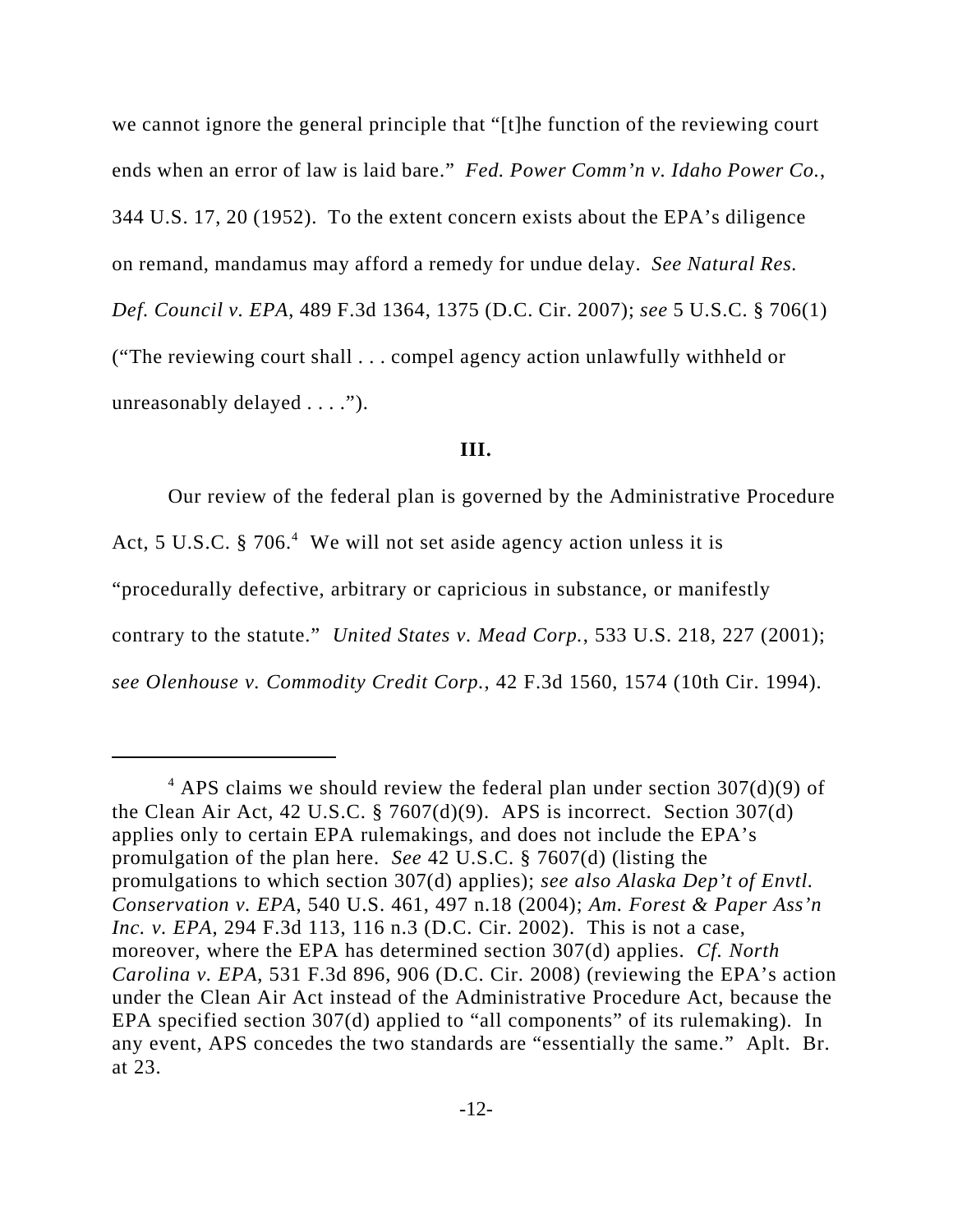Under the arbitrary or capricious standard, we must determine whether the agency considered the relevant data and rationally explained its decision. *Olenhouse*, 42 F.3d at 1574. Agency action is arbitrary or capricious "if the agency has relied on factors which Congress has not intended it to consider, entirely failed to consider an important aspect of the problem, offered an explanation for its decision that runs counter to the evidence before the agency, or is so implausible that it could not be ascribed to a difference in view or the product of agency expertise." *Motor Vehicle Mfrs. Ass'n v. State Farm Mut.*, 463 U.S. 29, 43 (1983). While our inquiry into the basis of the agency's action is "searching and careful, our review is ultimately a narrow one." *Maier v. EPA*, 114 F.3d 1032, 1039 (10th Cir. 1997). We will not set aside agency action on account of a less-than-ideal explanation as long as the agency's decisionmaking process may reasonably be discerned. *Alaska Dep't of Envtl. Conservation*, 540 U.S. at 497.

We review the EPA's interpretation of the Clean Air Act, a statute it administers, under the standard set forth in *Chevron U.S.A., Inc. v. Natural Resources Defense Council, Inc.*, 467 U.S. 837 (1984). "If the statute is clear, we apply its plain meaning" and the inquiry ends. *Qwest Corp. v. FCC*, 258 F.3d 1191, 1199 (10th Cir. 2001) (citing *Chevron*, 467 U.S. at 843). If the statute is silent or ambiguous about the question at issue, as here, we defer to the authorized agency and "apply the agency's construction so long as it is a reasonable interpretation of the statute." *Id.* (citing *Chevron*, 467 U.S. at 843-44).

-13-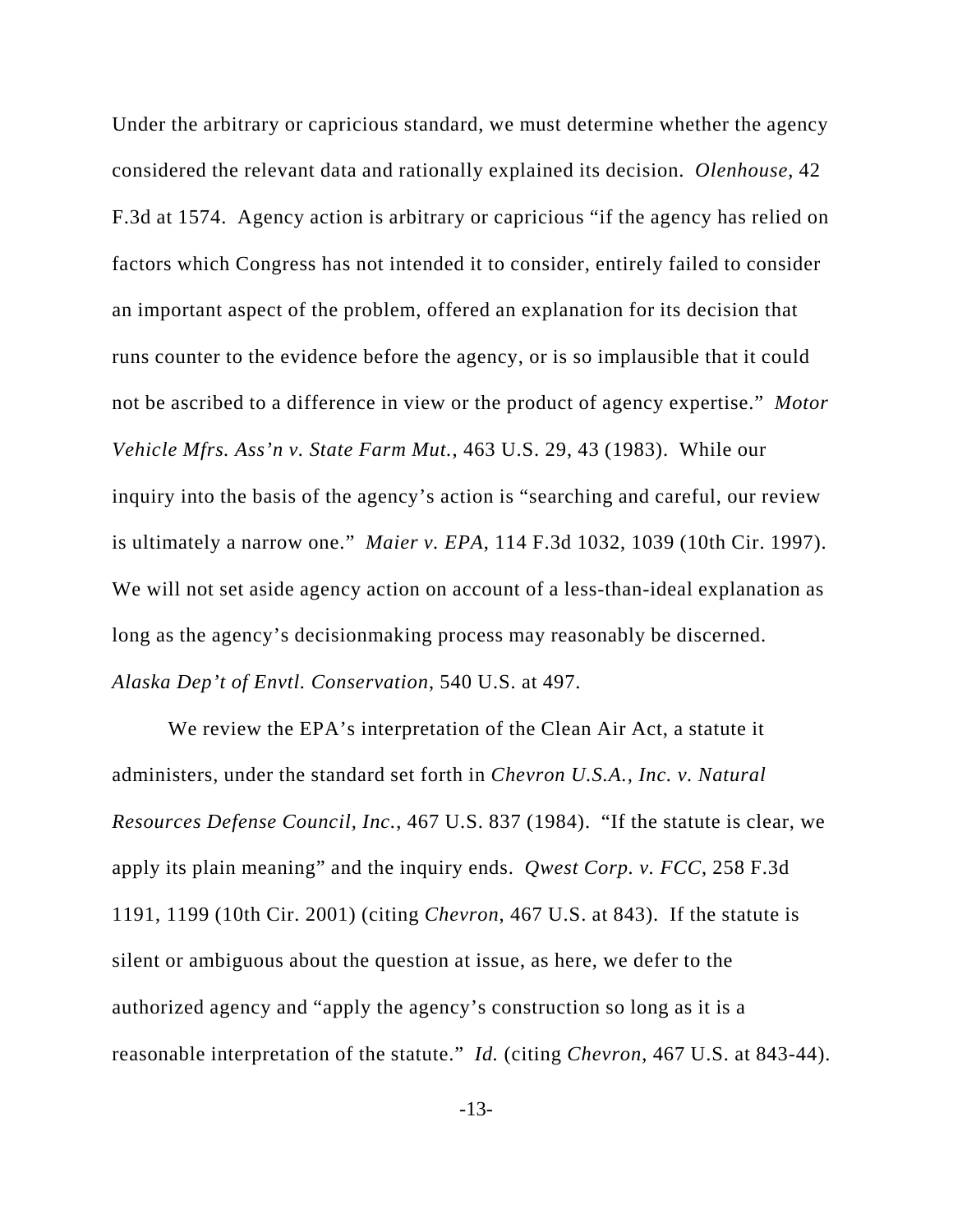An agency is entitled to *substantial* deference when it acts pursuant to an interpretation of its own regulation. *Culbertson v. U.S. Dep't of Agric.*, 69 F.3d 465, 467 (10th Cir. 1995); *see Gonzales v. Oregon*, 546 U.S. 243, 255 (2006)

("An administrative rule may receive substantial deference if it interprets the

issuing agency's own ambiguous regulation."). The agency's interpretation is

"controlling unless plainly erroneous or inconsistent with the regulation."

*Gonzales*, 546 U.S. at 256 (quoting *Auer v. Robbins*, 519 U.S. 452, 461 (1997));

*see Thomas Jefferson Univ. v. Shalala*, 512 U.S. 504, 512 (1994) (applying

"plainly erroneous or inconsistent with the regulation" standard); *Bowles v.*

*Seminole Rock & Sand* Co., 325 U.S. 410, 414 (1945) (same); *Excel Corp. v. U.S.*

*Dep't of Agric.*, 397 F.3d 1285, 1295 (10th Cir. 2005) (same).5

Congress delegated to the EPA the authority to promulgate regulations as

<sup>&</sup>lt;sup>5</sup> We note some of our decisions apply a slightly different standard, asking whether the agency's interpretation is "*unreasonable*, plainly erroneous, or inconsistent with the regulation's plain meaning." *See, e.g.*, *Via Christi Reg. Med. Ctr., Inc. v. Leavitt*, 509 F.3d 1259, 1272-73 (10th Cir. 2007) (emphasis added); *Utah Envtl. Congress v. Richmond*, 483 F.3d 1127, 1134 (10th Cir. 2007); *Utah Envtl. Congress v. Bosworth*, 443 F.3d 732, 739 (10th Cir. 2006). It appears this standard is a combination of the plainly erroneous and reasonableness inquiries. *See Bar MK Ranches v. Yuetter*, 994 F.2d 735, 738 (10th Cir. 1993) (citing *Downtown Med. Ctr. v. Bowen*, 944 F.2d 756, 768 (10th Cir. 1991) ("Such an administrative interpretation is ordinarily entitled to considerable deference unless it is plainly inconsistent with the clear meaning of the statute and regulations or unreasonable."). The "reasonableness" standard is applicable to an agency's interpretation of a statute. *See Chevron*, 467 U.S. at 843-44. Here, we apply the more concise "plainly erroneous or inconsistent with the regulation" standard in light of the Supreme Court's pronouncement in *Gonzales*.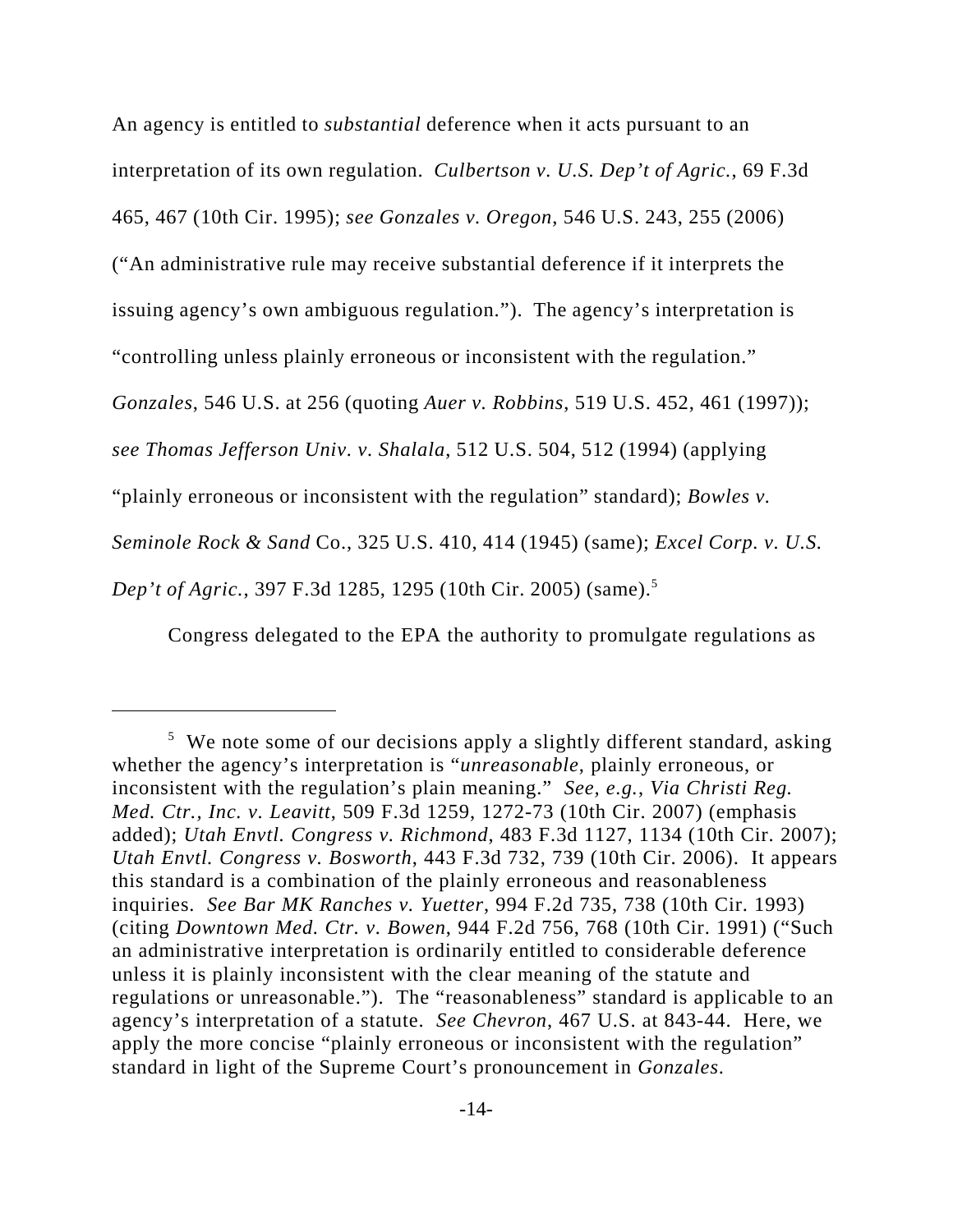necessary to carry out the objectives of the Clean Air Act. *See* 42 U.S.C. § 7601(a). Congress also granted the EPA discretion to treat Native American tribes as states and provide, by regulation, other means of protecting air quality in the absence of approved tribal plans. *Id.* § 7601(d). The EPA exercised this authority in promulgating the TAR, which led to the source-specific federal plan at issue. Thus, the EPA's actions are entitled to *Chevron* deference, and the EPA's interpretation of the TAR, its own regulation, is controlling unless plainly erroneous or inconsistent with the plain meaning of the regulation.

The EPA argues we should affirm the federal plan. The TAR, the EPA asserts, allows a federal plan to be a codification of a previously-approved state plan. Contrary to the Environmentalists, the EPA interprets the TAR as permitting the agency to take limited action to fill a regulatory gap without having to conduct extensive, area-wide modeling and analysis. The EPA also maintains that it provided a reasoned explanation for its decision to apply the 20% opacity limit to Units 4 and 5. The opacity limit ensures that pollution control equipment is properly functioning and that the Units continuously comply with emissions limits. The EPA further claims it reasonably rejected APS's recommendations for a .2% allowance and exemption for malfunction exceedances.

We address first the EPA's gap-filling authority under the Clean Air Act and TAR. We then turn to the 20% opacity limit and the EPA's rejection of

-15-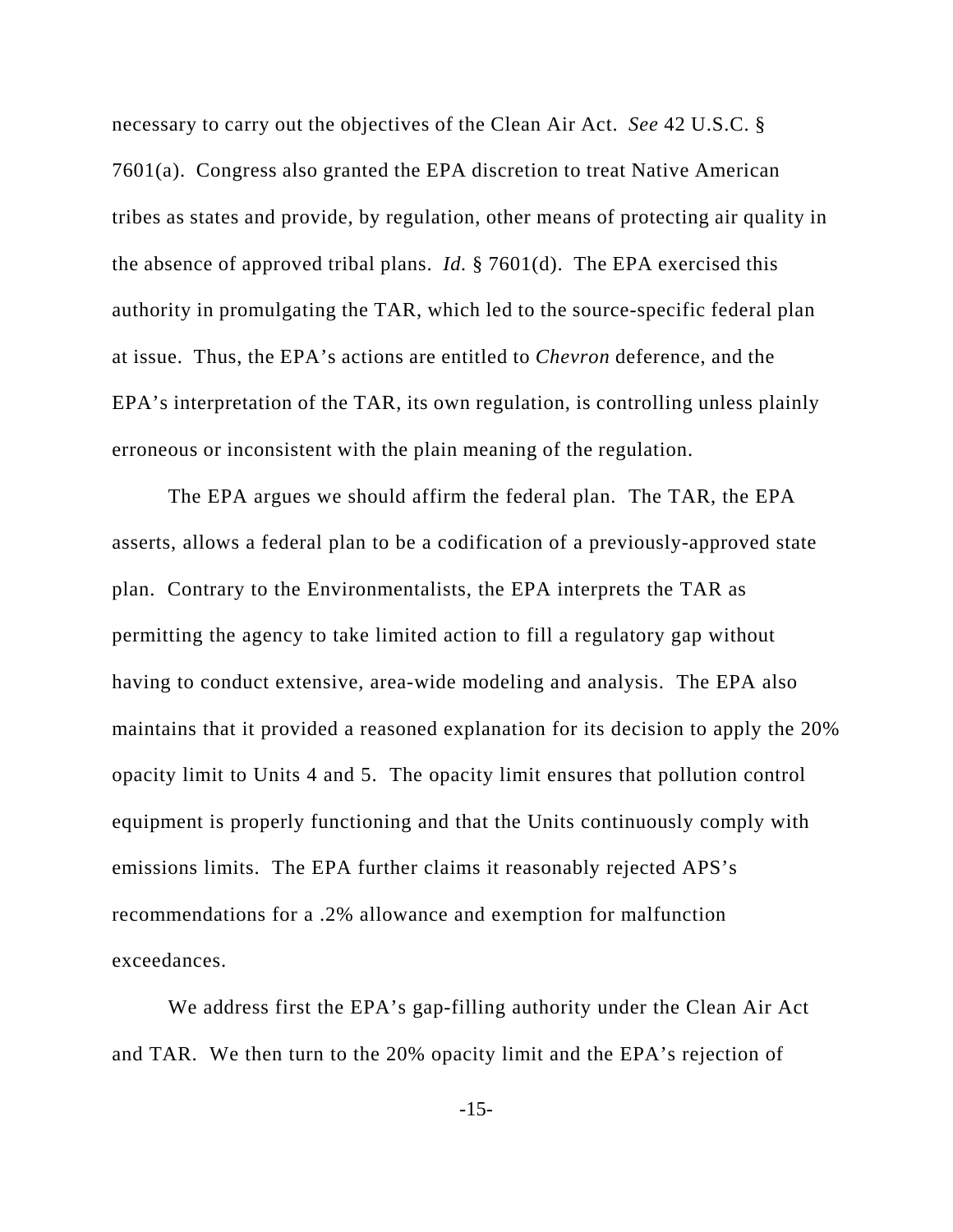APS's proposed modifications.

#### **A.**

The underlying theme in the Environmentalists' challenge is that the federal plan is unlawful because it fails to improve sufficiently the air quality in the area surrounding the Plant. The Environmentalists note the Clean Air Act requires the EPA "to protect public health and welfare from any actual or potential adverse effect which in the [EPA]'s judgment may reasonably be anticipate[d] to occur from air pollution . . ., notwithstanding attainment and maintenance of all [national air standards]," 42 U.S.C. § 7470. The Environmentalists argue the "whole point" of an implementation plan is to analyze air quality problems, identify their sources, and minimize those problems. According to the Environmentalists, (i) the TAR's preamble, (ii) its plain language and use of the conjunctive phrase "necessary or appropriate," and (iii) a similar provision of the Clean Air Act regarding state plans make clear that the TAR does not allow the EPA simply to codify the status quo with no new assessment of air quality. They also contend that because almost all of the substantive requirements of state plans apply to tribal plans, any gap-filling federal plan must also have the "same substantive requirements applicable to [state plans], which require monitoring, modeling and air quality assessments necessary to determine the emissions limitations needed to protect regional air quality." Reply Br. at 2.

-16-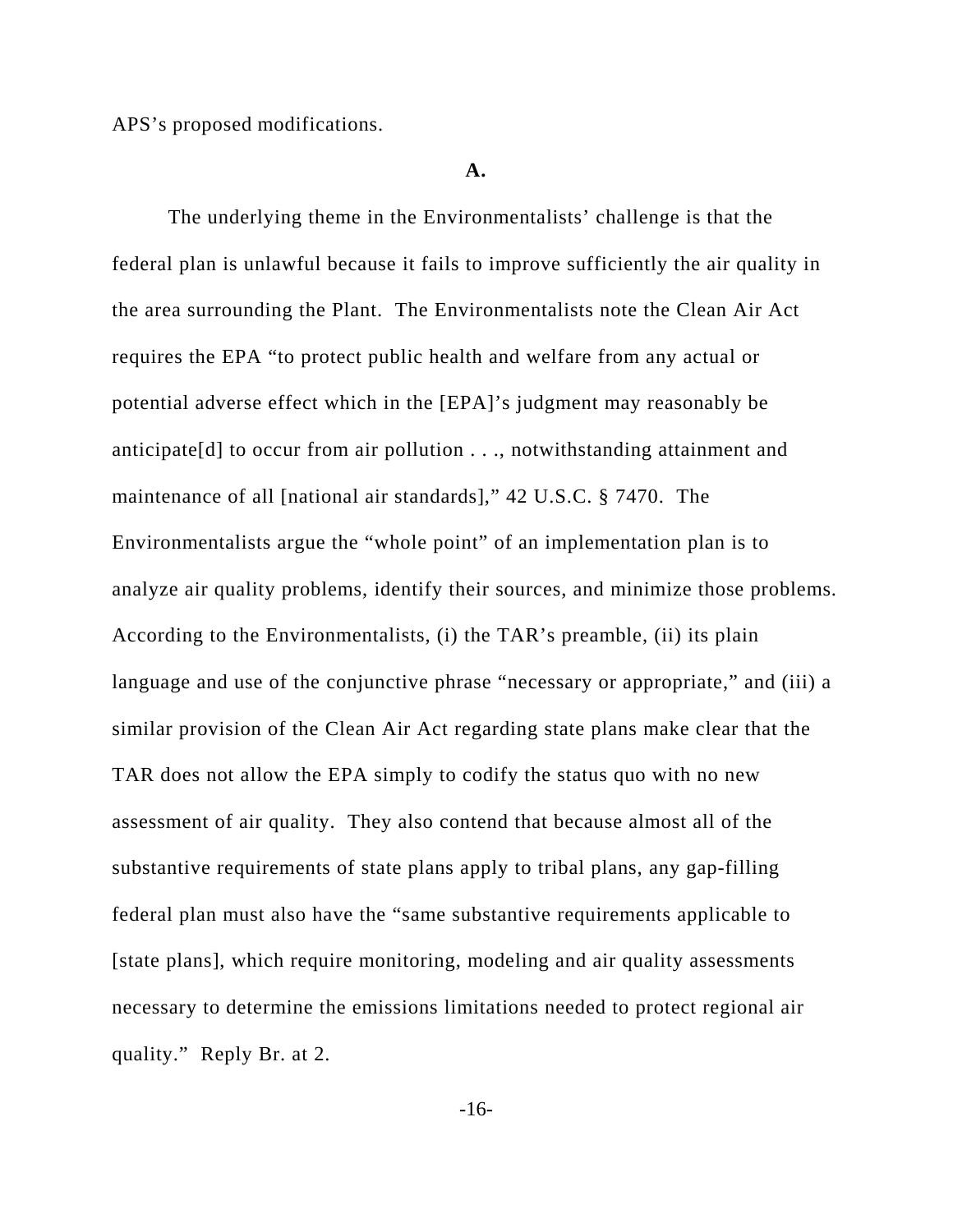At bottom, the Environmentalists argue the TAR *requires* the EPA to implement a more stringent federal plan in order to address adequately all of the current air problems in the area of the Plant. Accordingly, they assert, the EPA must satisfy the same criteria, *i.e.*, conduct the same modeling and analysis, as required for states and tribes. The EPA's only discretion is in choosing the measures to protect air quality. Because the EPA failed to address the area's air problems and did not examine the relevant data or articulate a rational basis for its decision, the federal plan is arbitrary and capricious and fails to comply with the TAR.

We disagree. The TAR treats tribes as states for most provisions of the Clean Air Act and implementing regulations. *See* 40 C.F.R. § 49.3. But it does not treat tribes as states for the mandatory plan submission deadlines, funding restrictions, and related federal oversight mechanisms triggered by a state's failure to submit an adequate plan. *See* 40 C.F.R. § 49.4(a), (d) and (q). Tribes may choose, but are not required, to adopt plans for their reservations. The TAR provides that the EPA, pursuant to its explicit "discretionary authority" under sections 301(a) and (d)(4) of the Clean Air Act,  $6\overline{ }$ 

 $6$  Section 301(a)(1) of the Clean Air Act, 42 U.S.C. § 7601(a)(1), authorizes the EPA to prescribe such regulations as are necessary to carry out the Act, and section 301(d)(4), 42 U.S.C. § 7601(d)(4), authorizes the EPA to administer directly the Act's provisions for which the agency has determined it is inappropriate or infeasible to treat tribes as states.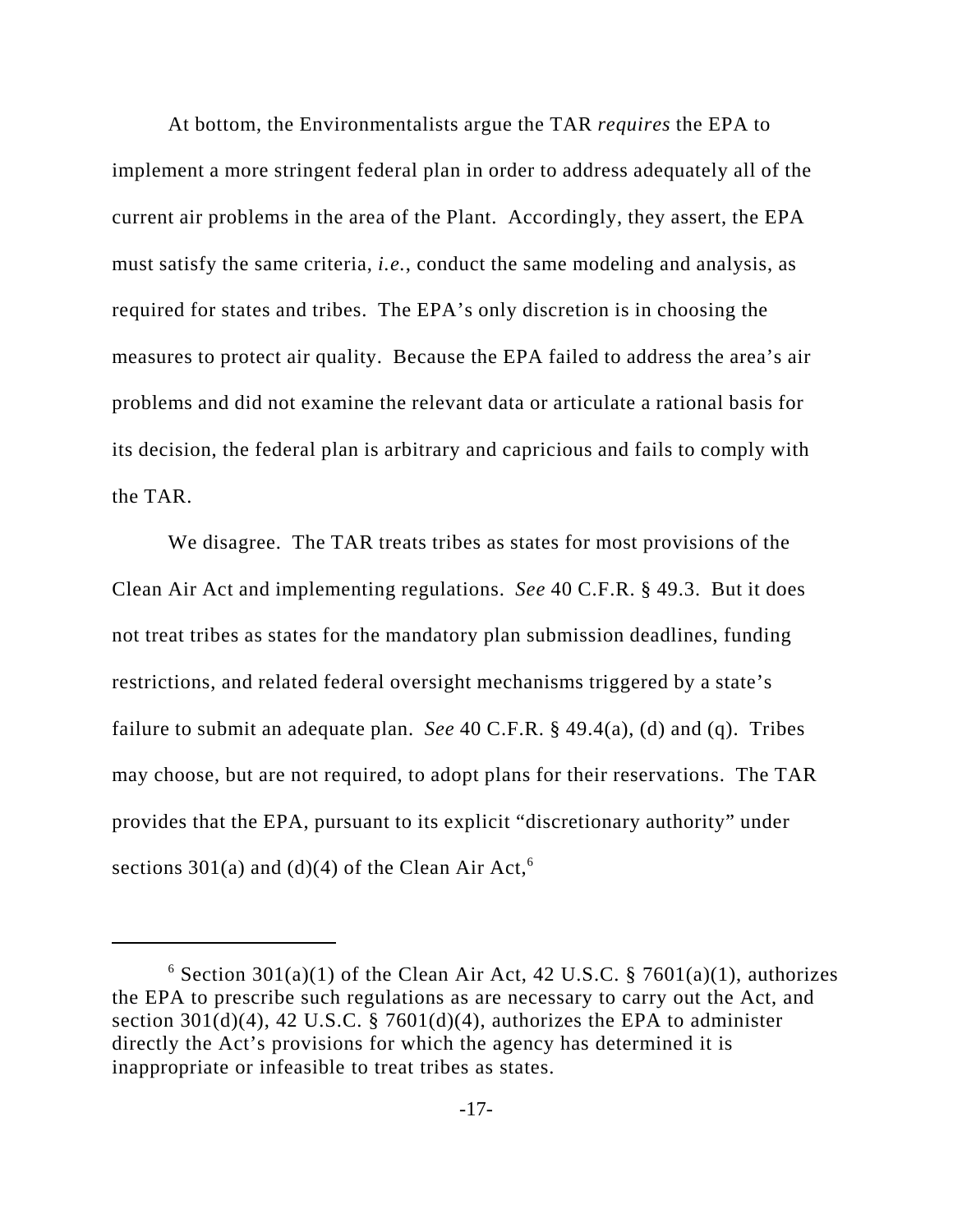[s]hall promulgate without unreasonable delay such Federal implementation plan provisions as are necessary or appropriate to protect air quality, consistent with the provisions of sections 304(a) and 301(d)(4), if a tribe does not submit a tribal implementation plan meeting the completeness criteria of 40 CFR part 51, Appendix  $V<sub>1</sub>$ <sup>[7]</sup> or does not receive EPA approval of a submitted tribal implementation plan.

#### 40 C.F.R. § 49.11(a).

This language does not impose upon the EPA the duty the Environmentalists propose. It provides the EPA discretion to determine what rulemaking is necessary or appropriate to protect air quality and requires the EPA to promulgate such rulemaking. Nothing in section  $49.11(a)$  requires the EPA – as opposed to a tribe – to submit a plan meeting the completeness criteria of Appendix V. Similarly, section 49.11(a) does not prevent the EPA from relying, at it has here, on current air quality monitoring data which shows the region is well within national air standards.

The Environmentalists' construction is contrary to the plain language of section 49.11(a). Their construction would prevent the EPA from implementing any plan "as necessary or appropriate" to protect air quality, absent a comprehensive analysis of all air quality problems in an area. Moreover, such a

<sup>7</sup> Appendix V requires, *inter alia*, that state plans submitted to the EPA include "[m]odeling information required to support the proposed revision, including input data, output data, models used, justification of model selections, ambient monitoring data used, meteorological data used, . . . assumptions, and other information relevant to the determination of adequacy of the modeling analysis." 40 C.F.R. pt. 51, app. V.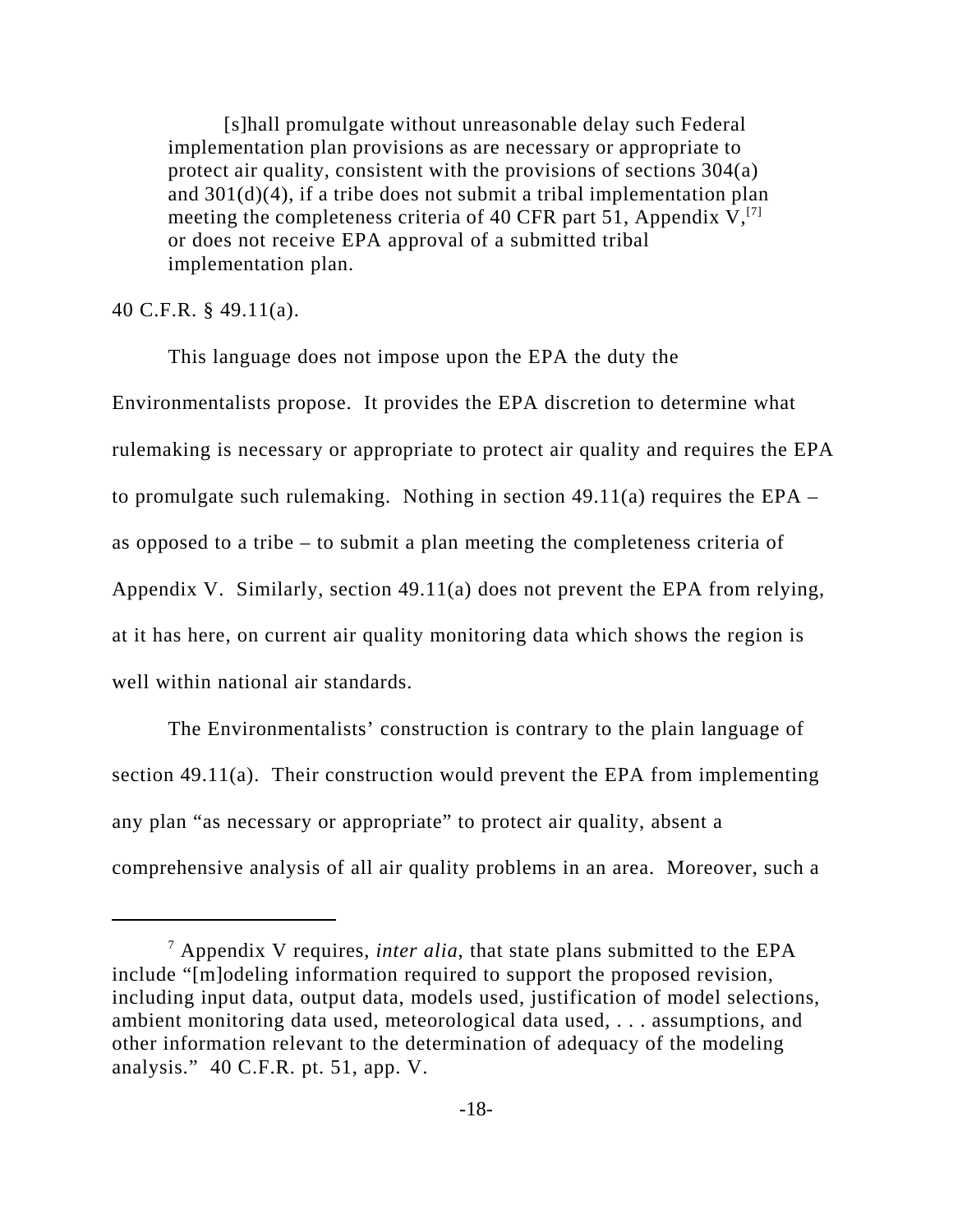construction would conflict with the Act's definition of a federal plan: "The term 'Federal implementation plan' means a plan (or portion thereof) promulgated by the [EPA] to fill all or a portion of a gap or otherwise correct all or a portion of an inadequacy in a State implementation plan, and which includes enforceable emission limitations or other control measures, . . . and provides for attainment of the relevant national ambient air quality standard." 42 U.S.C.  $\S 7602(y)$ . In this instance, some regulation of the Plant is better than none at all. $8$ 

That another section of the Act requires *states* to regulate emissions "as may be necessary or appropriate" to meet national air standards does not negate the EPA's explicit intent in promulgating the TAR. 42 U.S.C. § 7410(a). As stated in the preamble of the TAR, the EPA recognizes that, as compared to states, tribes are generally in the early stages of developing air planning expertise and need sufficient time to develop air quality programs. The EPA's strategy for implementing the Clean Air Act on Native American reservations is a "multipronged approach." 63 Fed. Reg. at 7,264. In some cases the EPA takes a "grass-roots" approach and works with tribes to assess air quality problems and to develop "either tribal or federal strategies for addressing the problems." *Id.* In other cases, the EPA gap-fills by adopting "an average" federal plan based on

<sup>&</sup>lt;sup>8</sup> In fact, the Navajo Nation advised the EPA that "it continues to support EPA's efforts to impose such controls on [the Plant] as are necessary to ensure continued compliance with the substantive requirements of the New Mexico [state plan] . . . ." 64 Fed. Reg. at 48,732-33.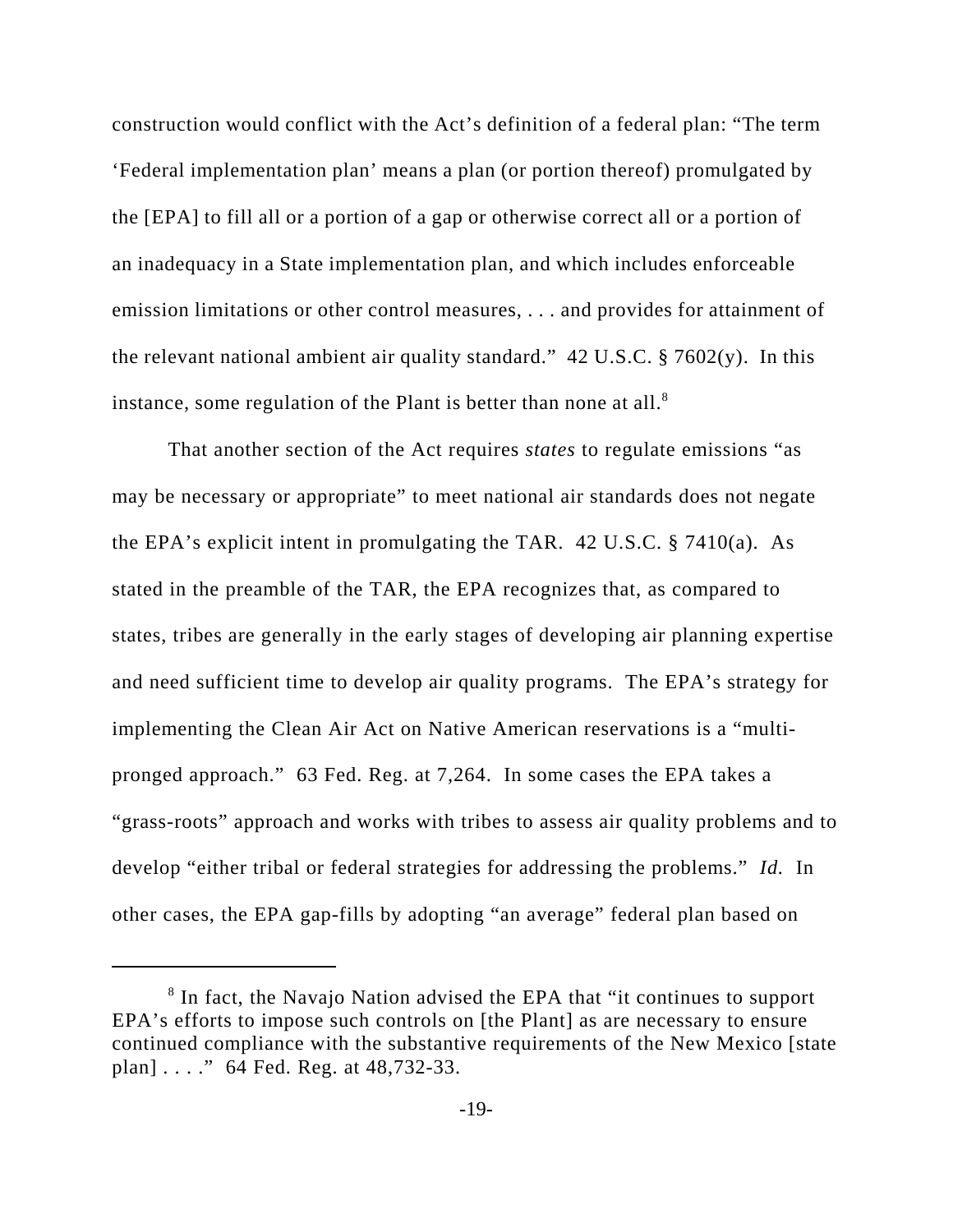existing state plan rules.<sup>9</sup> Id. The preamble emphasizes that federal plans "will be analogous to, but not the same in all respects, as the types of rules generally approved into [state plans]. For example, EPA's [federal plans] are likely to represent *an average program*, potentially more stringent than some [state plan] rules and less stringent than others." *Id.* at 7,263-64 (emphasis added). The EPA hoped "any additional regulations c[ould] be promulgated and implemented relatively quickly" under the "very broad statutory authority" granted by the Act. *Id.* at 7,263. The EPA did not intend to self-impose a duty to implement *all* measures otherwise required for states and tribes.

In sum, the key criterion in determining the adequacy of any plan is attainment and maintenance of the national air standards. *See* 42 U.S.C. §§ 7410(a) and 7602(y); *see also Union Elec. Co. v. EPA*, 427 U.S. 246, 265 (1976) ("States may submit implementation plans more stringent than federal law requires and [] the [EPA] must approve such plans if they meet the minimum [Clean Air Act] requirements of § 110(a)(2)."); *Train v. Natural Res. Def. Council*, 421 U.S. 60, 79 (1975) (explaining that EPA's primary responsibility in

<sup>&</sup>lt;sup>9</sup> An earlier proposed version of the TAR includes a similar edict: "Today's action also does not require Tribes to develop [Clean Air Act] programs *wholly from scratch*. For example, a Tribe may adopt or incorporate standards from an adjacent or similarly situated State, with appropriate revisions that would adapt the State standards to reservation conditions or Tribal policies." Indian Tribes: Air Quality Planning and Management, 59 Fed. Reg. 43,956, at 43,961 (Aug. 25, 1994) (to be codified at 40 C.F.R. pts. 35, 49, 50, and 81) (emphasis added).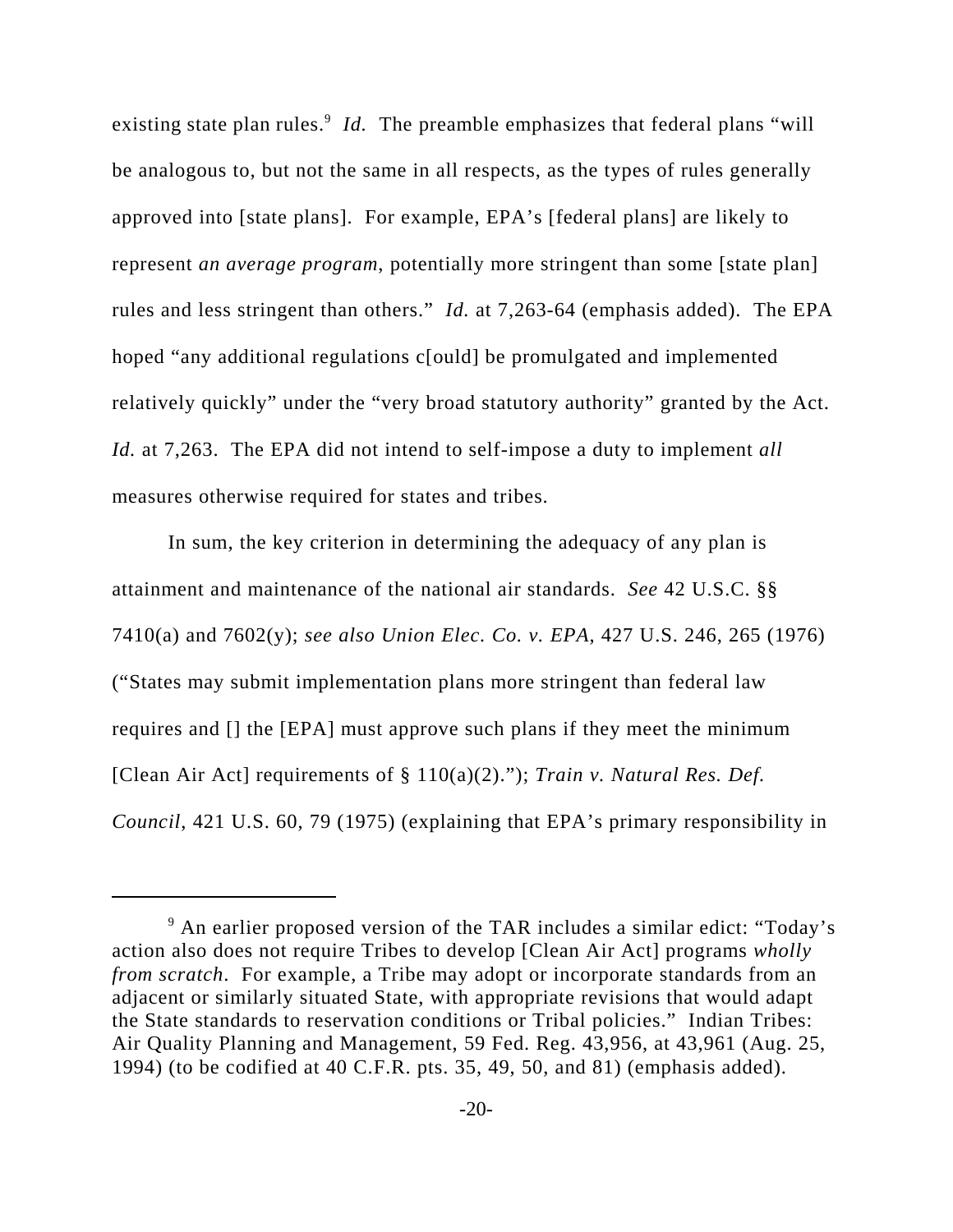approving plans is to determine whether "the ultimate effect of a State's choice of emission limitations is compliance with the national standards for ambient air"). The federal plan at issue codifies in part the New Mexico plan – previously studied, analyzed, approved, and in place – and relies on current data demonstrating that the air quality in the area of the Plant is better than the national air standards for criteria pollutants. Therefore, the EPA had no need to conduct additional modeling and analysis to demonstrate the adequacy of the plan, a fact the EPA already knew. The federal plan, by necessity, is adequate because the plan is but a stricter version of the satisfactory emissions limits already applied by the Plant and implemented throughout the State of New Mexico. Because the EPA's interpretation of its own regulation is not "plainly erroneous or inconsistent with the regulation," we must defer to the EPA. *Gonzales v. Oregon*, 546 U.S. at 256. We conclude the Environmentalists' petition should be denied.

#### **B.**

The remaining issue is whether the EPA's decision to enact a 20% opacity limit and to reject APS's proposed modifications was arbitrary and capricious. APS claims the EPA did not provide a reasoned basis for the 20% opacity limit, arguing that it did not establish why it chose that particular limit or how this 20% figure ensures compliance with national air standards. APS claims the EPA did not, moreover, adequately explain its use of or basis for the underlying PM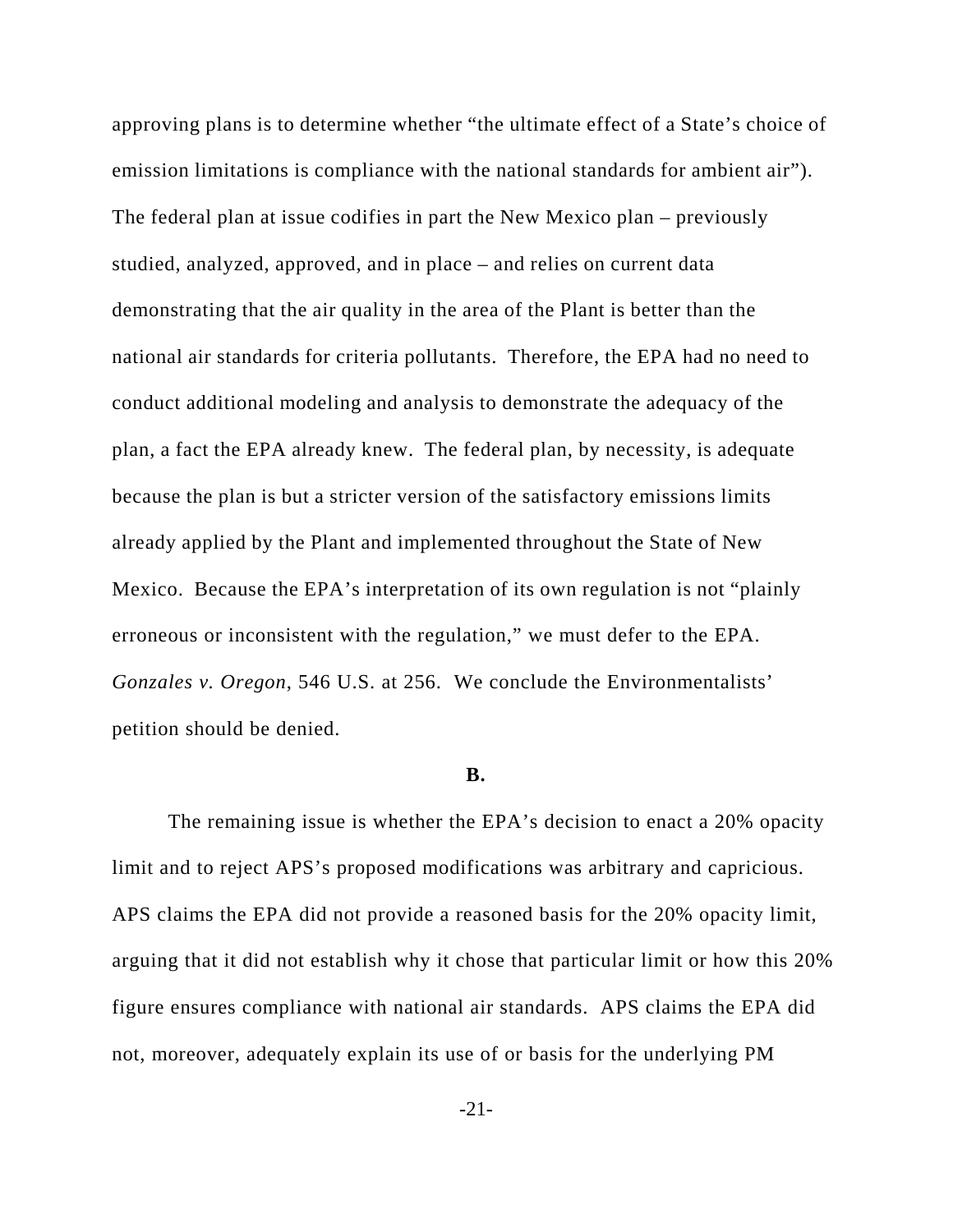emissions limit that justifies the opacity limit.<sup>10</sup> APS acknowledges it originally agreed to a 20% opacity limit, albeit with an exemption for periods of malfunction. Nevertheless, APS claims that, without an allowance for periodic exceedances, the opacity limit is unattainable with current control equipment, contrary to APS's statistical analysis of the historical COMS data, and unnecessary to maintain national air standards.

APS further contends the EPA's refusal to exempt excess emissions caused by malfunctions is inconsistent with its position on excess emissions during other periods and is not supported by any analysis showing this policy is necessary for maintenance of the national air standards. It notes the EPA altogether failed to respond to APS's proposed .2% allowance. APS adds that the affirmative defense to civil penalties does not cure the EPA's error and does not preclude a finding of violation or the granting of injunctive relief. Similarly, according to APS, the affirmative defense is not justified by any underlying factual basis.

We note first that APS may not challenge the PM limit as arbitrary or capricious. APS did not contest the rationality of the underlying PM limit during the comment period and, therefore, cannot raise the issue on appeal. *See Silverton Snowmobile Club v. U.S. Forest Serv.*, 433 F.3d 772, 783 (10th Cir.

<sup>10</sup> PM is a criteria pollutant and stands for "particulate matter." *See supra* Part I. PM "refers to all 'solid particles and liquid droplets found in air.'" *Am. Trucking Assoc., Inc. v. EPA*, 283 F.3d 355, 359 (D.C. Cir. 2002).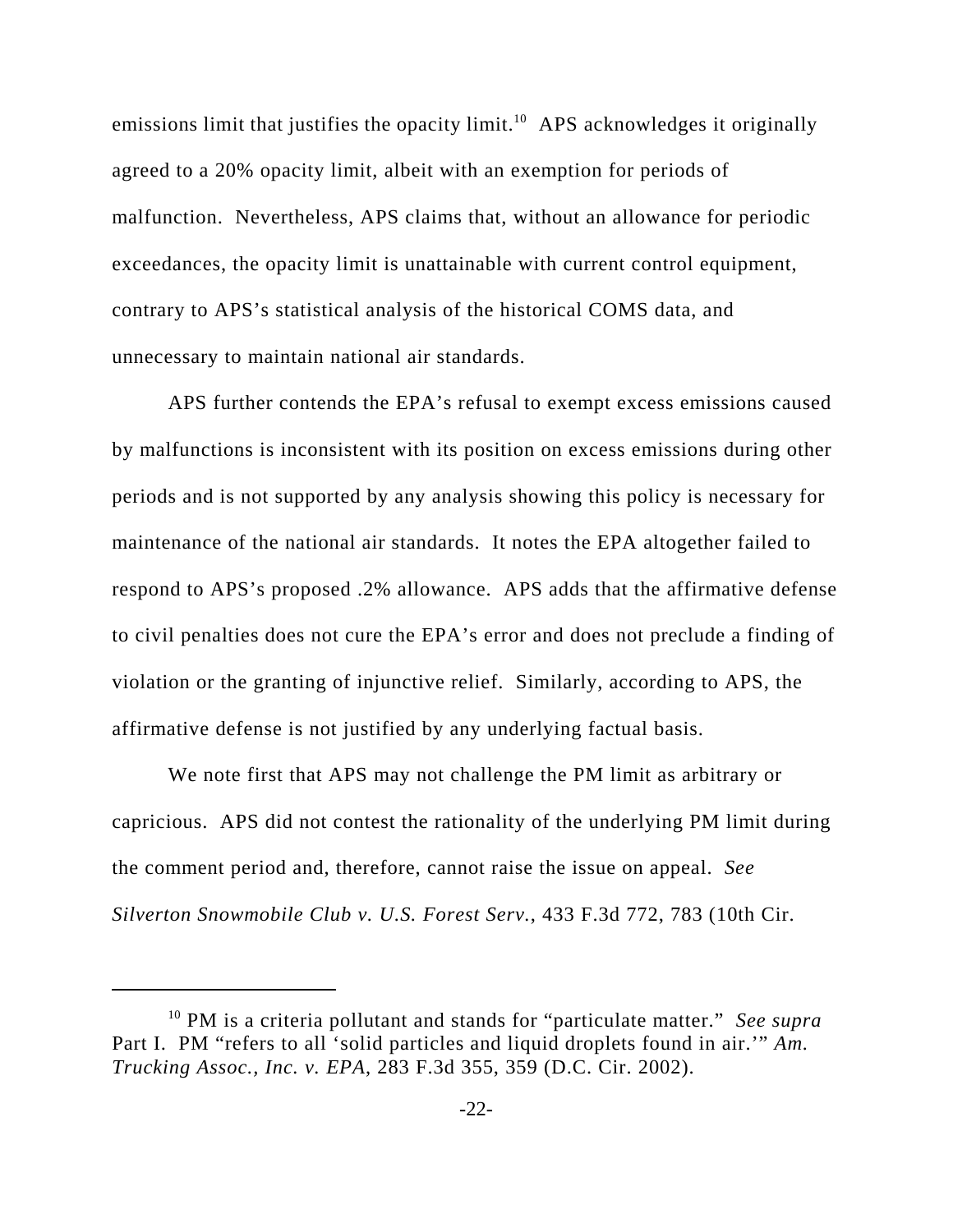2006) (refusing to consider argument because, *inter alia*, it was not raised with agency); *Excel Corp.*, 397 F.3d at 1296-97 (deeming arguments waived if record does not show presentation to agency); *N.M. Envtl. Improvement Div. v. Thomas*, 789 F.2d 825, 836 (10th Cir. 1986) ("The court will not entertain arguments which should have properly been made before the agency in the first instance."). APS implicitly defends its failure to challenge the PM limit by noting that it requested notice of, and the opportunity to comment on, any rationale the EPA might ultimately develop for the various emissions limits. We acknowledge the 2006 proposal did not state that the opacity limit ensures compliance with the PM limit. *See* J.A. at 12, 15. However, the EPA did provide this justification in the 1999 proposed plan and in the technical document supporting the 1999 proposal. *See id.* at 3, 54, 153. APS clearly cannot claim it did not have notice of the EPA's basis for the opacity limit. APS knew of the EPA's justification since at least 1999 and likely as early as  $1994<sup>11</sup>$  Yet APS never challenged the opacity limit by attacking the rationality of the underlying PM limit. *See id.* at 100-01, 171-84, 291-93, 296-300, 304. APS cannot rely on general or vague commentary now to avoid the established principles of waiver. *See Appalachian Power Co. v. EPA*, 251 F.3d 1026, 1036 (D.C. Cir. 2001) ("Generalized objections to agency

 $11$  In a 1994 letter to the EPA, APS stated "since there is no quantifiable relationship between opacity and [PM] emissions or ambient concentrations of [PM], an opacity requirement is not necessary for [national air standards] attainment purposes." J.A. at 100.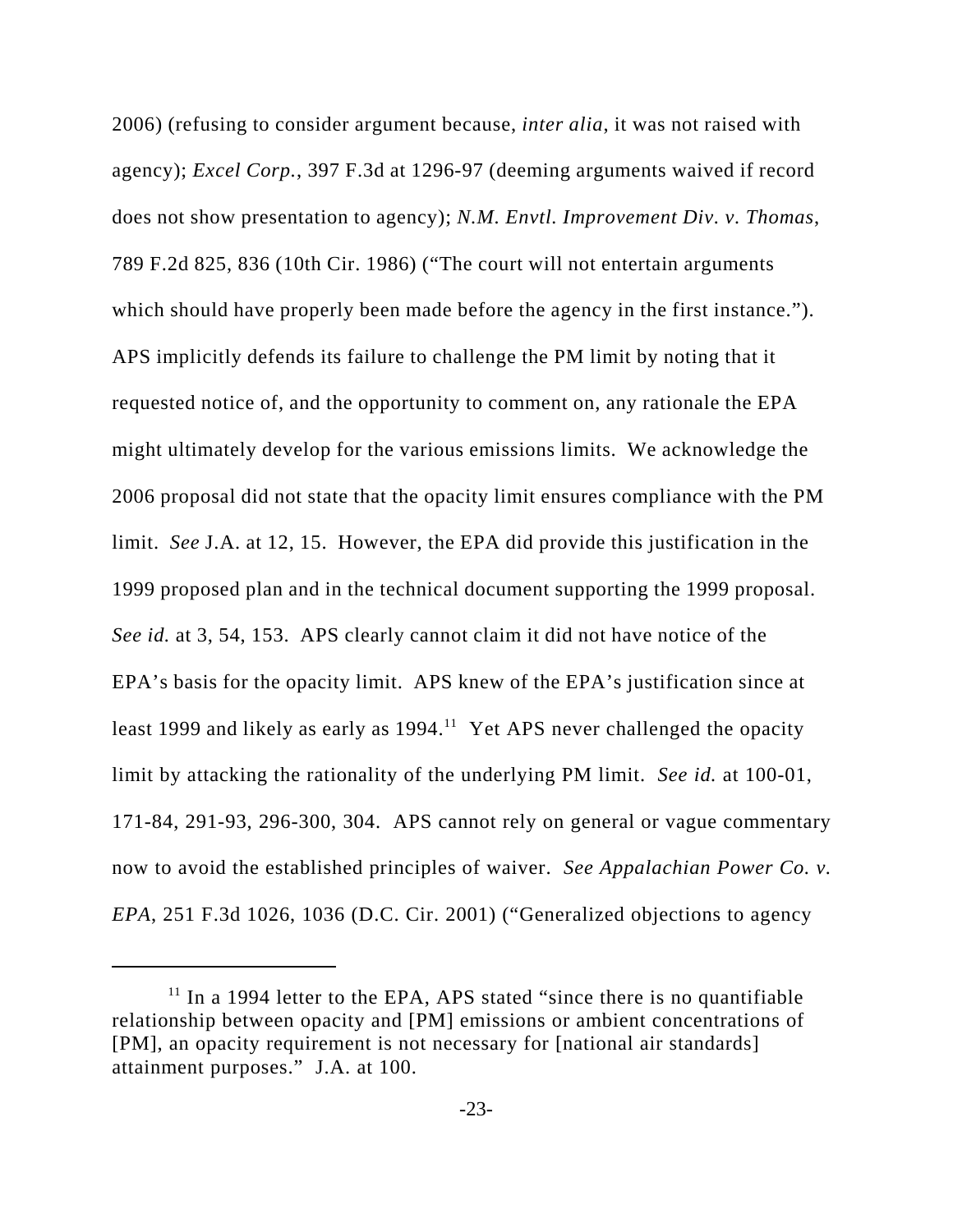action . . . will not do. An objection must be made with sufficient specificity reasonably to alert the agency.") (internal quotations omitted). Thus, APS has waived any challenge to the PM limit.

APS's remaining arguments lack merit. The EPA provided a reasoned basis for the 20% opacity limit. As the EPA has repeatedly explained, the opacity limit is necessary to ensure Units 4 and 5 are in continuous compliance with the PM limit and are properly operated and maintained. *See* J.A. at 3, 22. APS must perform annual testing to ensure direct compliance with the PM limit. 40 C.F.R. § 49.23(e). The opacity limit helps to make certain that the Units continuously comply with the PM limit during the periods between annual tests.

The EPA did not need to explain or demonstrate why it selected 20% as the opacity limit. APS initially agreed to the 20% figure, fully understood the EPA's justification for the limit, and never suggested that another number was necessary. Prior to 2006, APS never claimed it could not achieve the 20% limit, except during startup, shutdown, malfunction, and saturated stack conditions. *See* J.A. at 110, 127, 130, 174-76, 291-93, 297-300. In fact, in 1996, APS informed the EPA that normal opacity levels "typically [were] less than 5 percent." *Id.* at 115.

Moreover, the opacity limit is not counter to any evidence in the record. APS did not submit data or analysis to support its .2% proposal, although it claimed to have such documentation. APS waited twelve years before even

-24-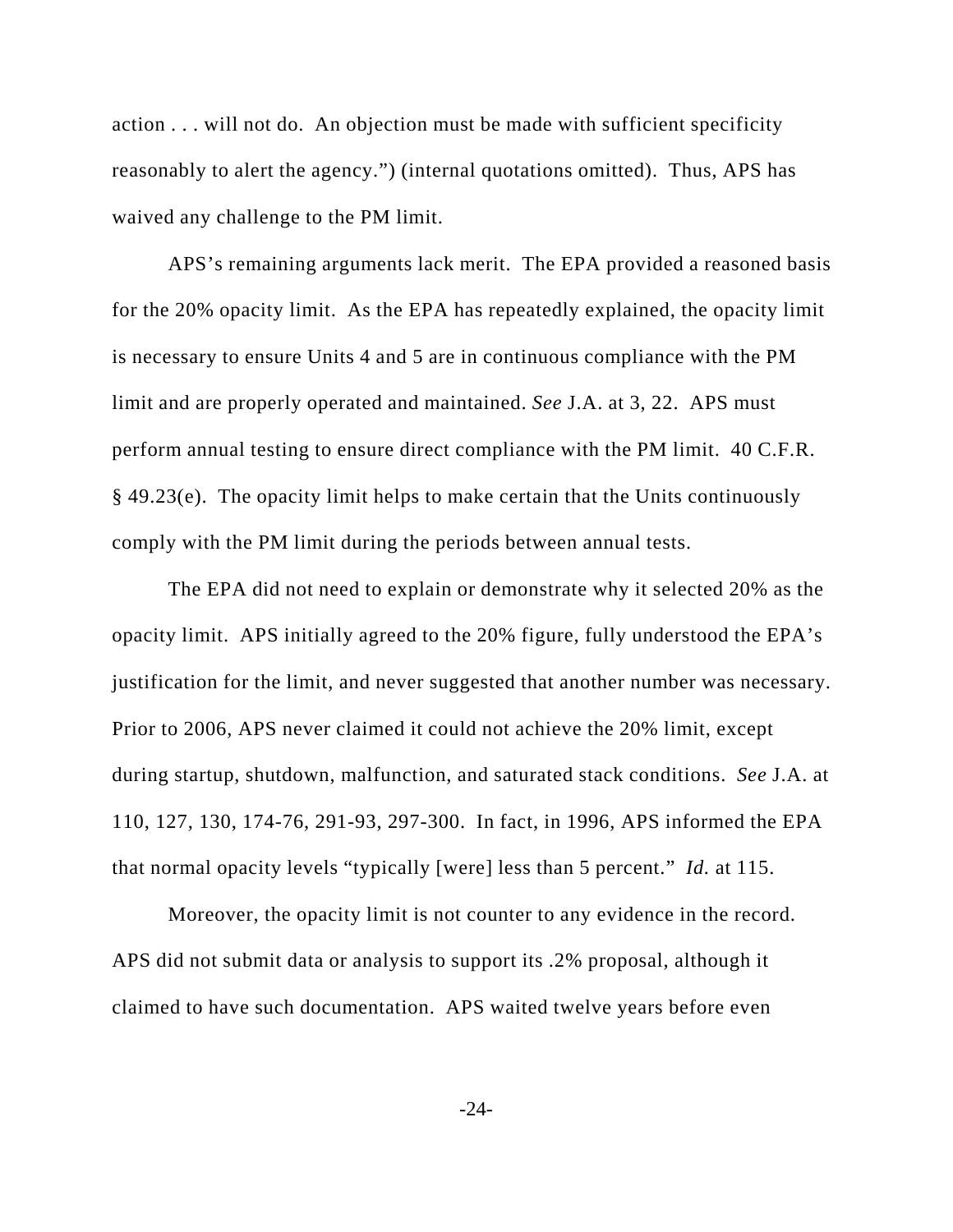mentioning the matter.<sup>12</sup> APS did not explain then – and does not elucidate now – what actually *caused* the exceedances allegedly recorded in the withheld COMS data.13 We agree with our sister circuit that an agency must respond only to relevant comments, which "cast doubt on the reasonableness of a position taken by the agency." *Nat'l Mining Assoc. v. Mine Safety & Health Admin.*, 116 F.3d 520, 549 (D.C. Cir. 1997) (internal quotation marks omitted); *see Pub. Citizen, Inc. v. FAA*, 988 F.2d 186, 197 (D.C. Cir. 1993) ("We reiterate that to require response by the agency, comments must do more than simply state that the agency's premises or conclusions are wrong; they must explain why and on what basis the agency assertedly has erred."); *see also Kennecott Copper Corp. v. EPA*, 612 F.2d 1232, 1236 (10th Cir. 1979) ("[A]gencies need not supply comprehensive explanations and record citations for each and every conclusion.

 $12$  APS appears to justify this delay by explaining, "By the time EPA published the 2006 proposed [federal plan], APS noticed that in other contexts, EPA appeared to be willing to deal reasonably with the issue of excess opacity emissions. APS had also come to recognize that the definition of malfunction would not always be easy to apply." Reply at 23. These justifications do not suffice. The EPA's treatment of opacity in separate rulemakings, with completely distinguishable facts and law, has nothing to do with the reasonableness of the opacity limit at hand. Similarly, APS knew of the malfunction definition since at least 1994, *see* J.A. at 87, and yet did not seek the additional allowance until 2006.

<sup>&</sup>lt;sup>13</sup> Moreover, we know now that APS was not completely candid in requesting the .2% allowance. APS admits the .2% figure "include[s] a margin of safety so that if adopted, [the Plant] could be reasonably certain of full compliance." Aplt. Br. at 19 n.6. APS has yet to explain the percentage of or basis for the margin of error surreptitiously added to arrive at the .2% figure.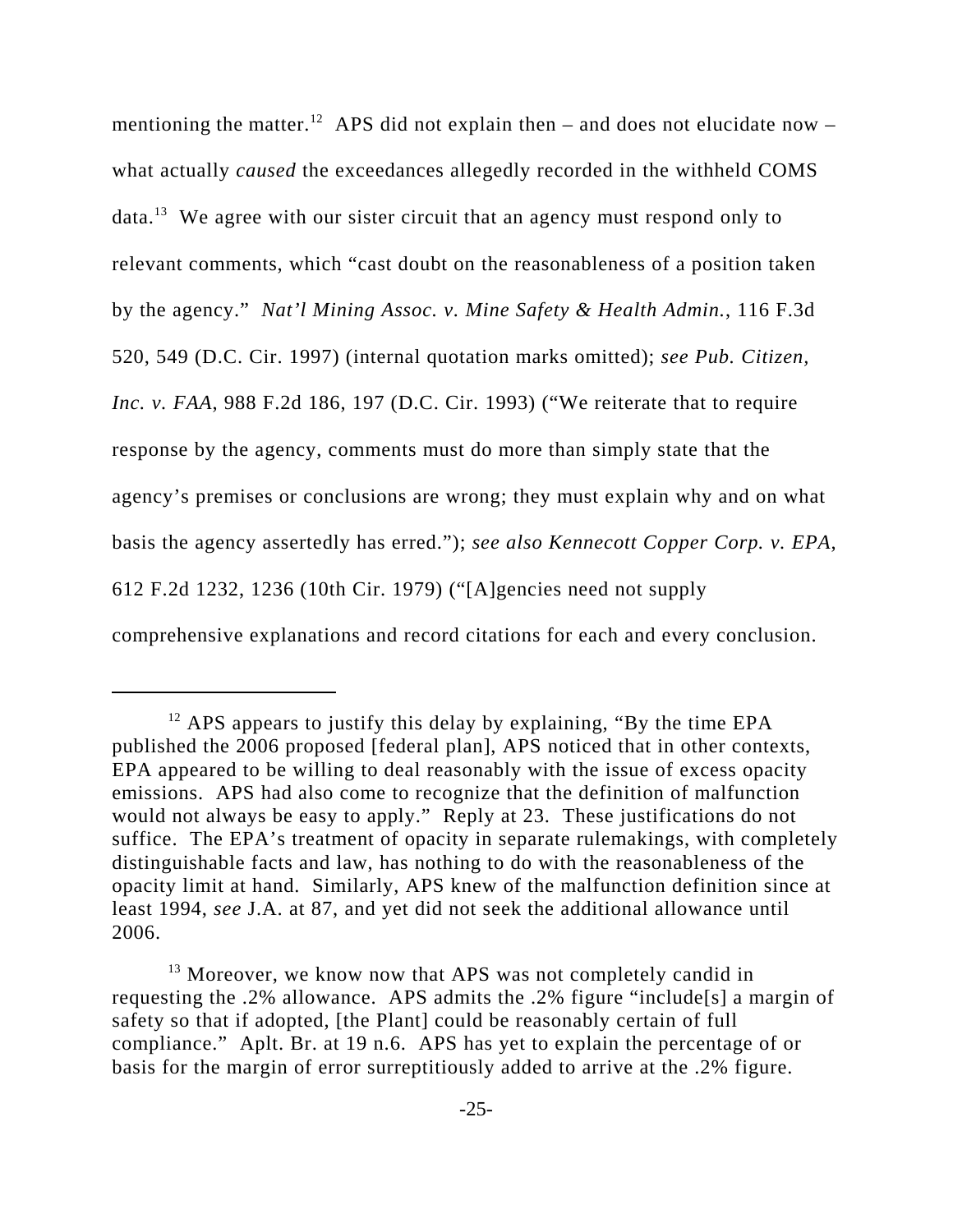These rules are to ensure satisfaction of due process requirements and meaningful public participation in rulemaking, not to straitjacket agency proceedings." (citation omitted)).

While we agree the EPA did not address explicitly APS's request for a .2% allowance, we note the EPA did address the substance of APS's proposal. Only five logical explanations exist for periodic exceedances: saturated stack conditions, startup, shutdown, unavoidable malfunctions, and operator error or neglect. The federal plan addresses each of these possibilities. Regarding saturated stack conditions, the federal plan provides that "[i]f the [pollution control equipment] is operating within its normal operating parameters . . . [and] not fully closed, and a high opacity reading occurs, it will be presumed that the occurrence was caused by saturated stack conditions and shall not be considered a violation." 40 C.F.R. § 49.23(e). Regarding startup and shutdown, "the otherwise applicable emission limits . . . for opacity and [PM] shall not apply" provided that the Plant (i) operates to minimize emissions and uses best efforts to meet the otherwise applicable emission limit, (ii) minimizes to the extent practicable the frequency and duration of startups and shutdowns, and (iii) properly documents startups and shutdowns. *Id.* § 49.23(h)(2). Regarding unavoidable malfunction events, the federal plan states that "[e]missions in excess of the level of the applicable emission limit . . . that occur due to a malfunction shall constitute a violation of the applicable emission limit." *Id.* § 49.23(h)(3).

-26-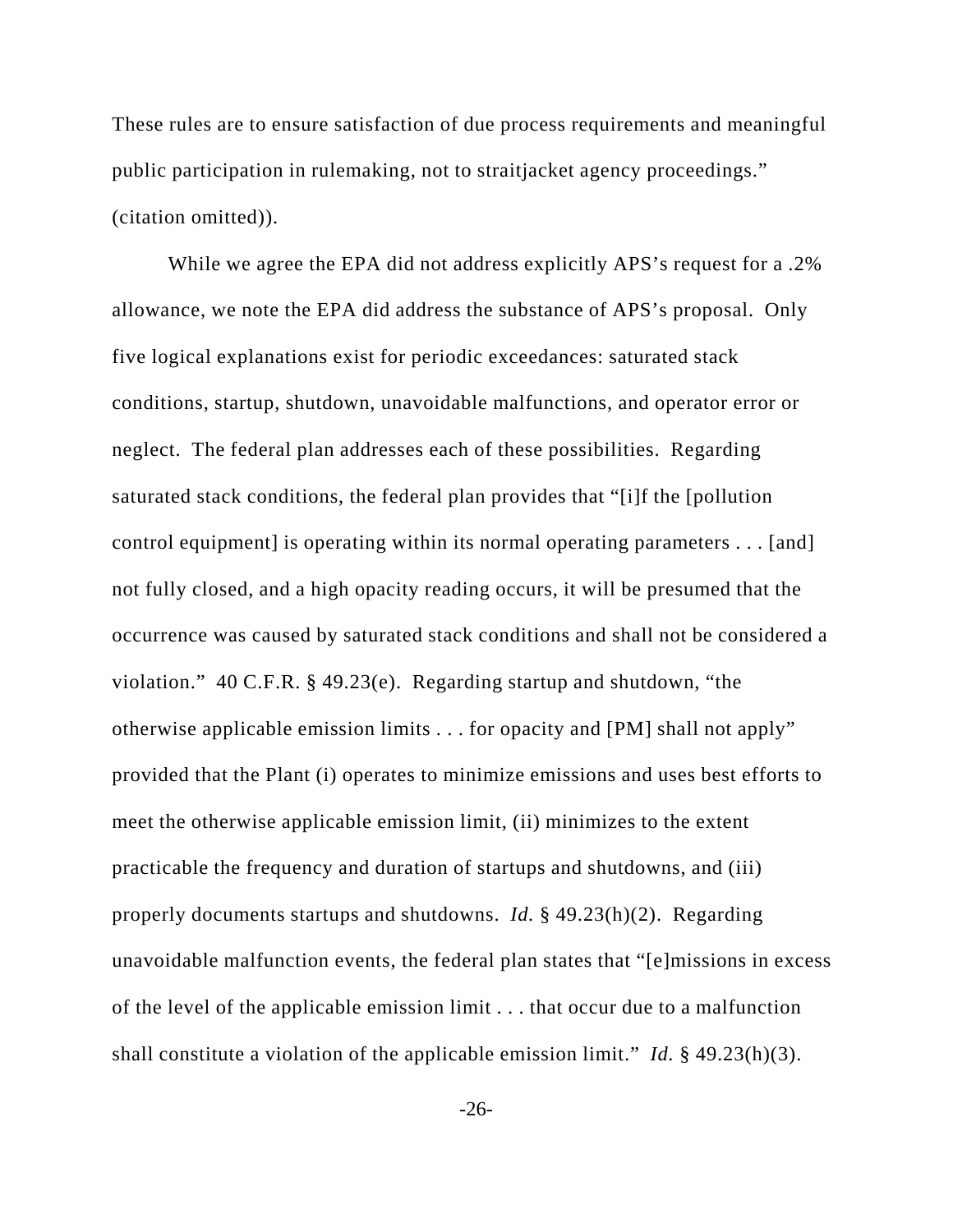APS has an affirmative defense to claims for penalties if it can show, *inter alia*, that a malfunction resulted from a sudden and unavoidable failure of process or equipment. *Id.* The plan does not excuse excess emissions resulting from operator error or neglect. *Id.* § 49.23(h)(3)(ii). That APS does not agree with the EPA's rejection of the substance of its proposed .2% allowance is irrelevant; as long as the EPA's decisionmaking process may reasonably be discerned, we will not set aside the federal plan on account of a less-than-ideal explanation. *Alaska Dep't of Envtl. Conservation*, 540 U.S. at 497.

Nor are we persuaded by APS's disagreement with the EPA's rejection of its proposed malfunction exemption. As the EPA explained during the rulemaking process, its treatment of excess emissions resulting from malfunctions is consistent with longstanding EPA policy set forth in various memoranda in the record. The longstanding policy makes clear that excess emissions resulting from malfunctions are violations of the Clean Air Act, for such emissions can interfere with attainment of the national air standards. *See* 72 Fed. Reg. at 25,702, 25,705; State Implementation Plans: Policy Regarding Excessive Emissions During Malfunctions, Startup, and Shutdown (Sept. 20, 1999) (hereinafter *Herman Memorandum*); Policy on Excess Emissions During Startup, Shutdown, Maintenance, and Malfunctions (Feb. 15, 1983) (hereinafter *Bennett Memorandum*). The longstanding policy grants a limited affirmative defense where interference with national air standards will not occur and injunctive relief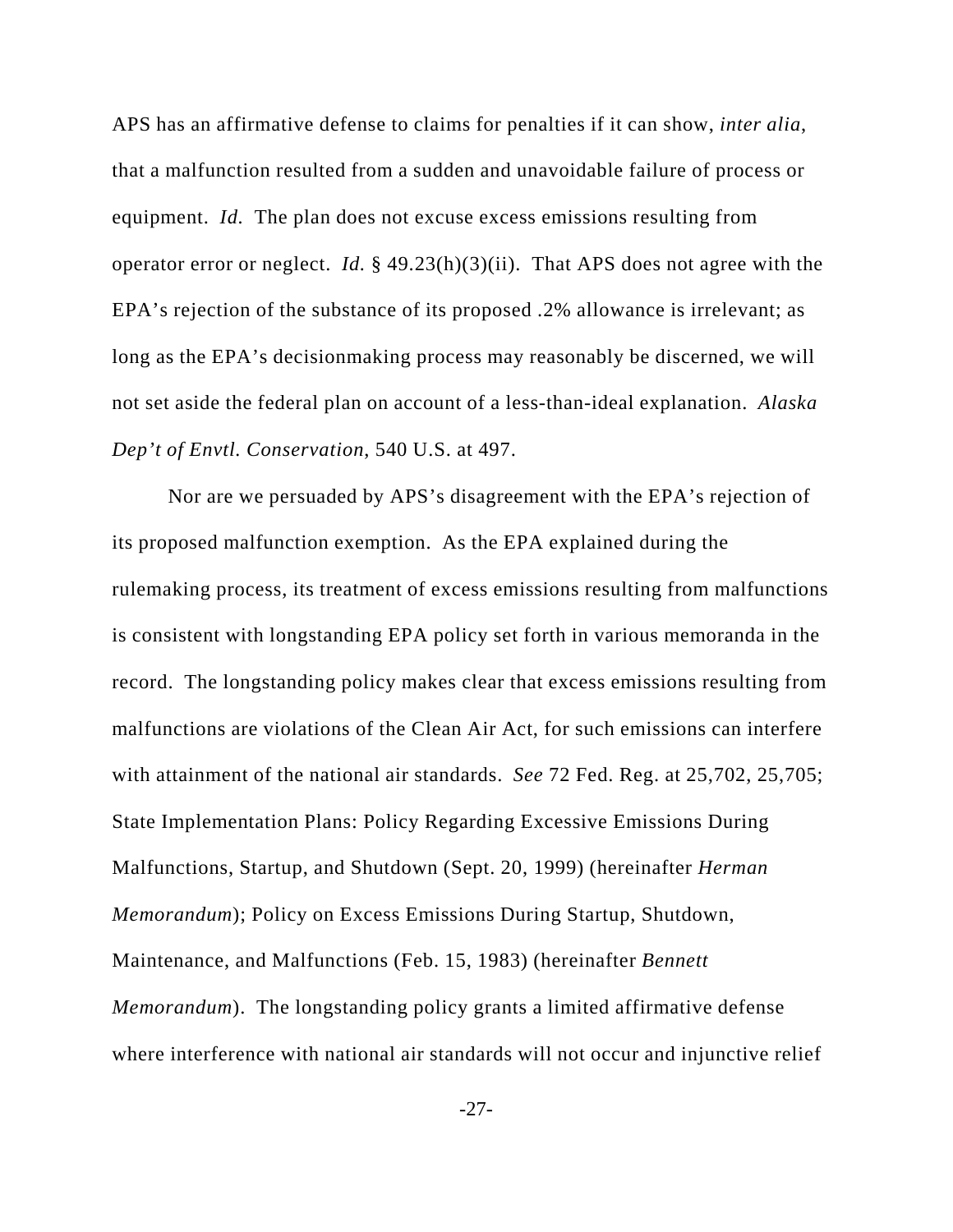is still available as an enforcement mechanism.

Contrary to APS's assertion, the EPA's treatment of malfunction events is not inconsistent with its treatment of startup and shutdown episodes. The EPA's longstanding policy applies "alternate limits" to excess emissions resulting from these infrequent, reasonably foreseeable episodes, where a source's pollution control equipment is technically incapable of meeting the emissions limits for a defined period of time. 72 Fed. Reg. at 25,702; Herman Memorandum at 3, attach. at 4-5; Bennett Memorandum at 17-5. The EPA has reiterated that bypassing the pollution control equipment during startup and shutdown episodes may be necessary to avoid "loss of life, personal injury, or severe property damage." Bennett Memorandum at 17-5; *see* Herman Memorandum at 3 (recognizing that for some sources even the best available pollution control equipment cannot be effective during every startup and shutdown). We defer to the EPA's longstanding policy, for the policy is a reasonable interpretation of the Clean Air Act.

We acknowledge APS is correct that exemption of the Plant's excess emissions from malfunction events logically would not lead to interference with attainment of the national air standards. Neither the New Mexico state plan nor the Plant's historical operations deem excess emissions from malfunctions as violations. APS's point carries no weight, however. The EPA's longstanding policy explicitly states that a limited affirmative defense to penalties for

-28-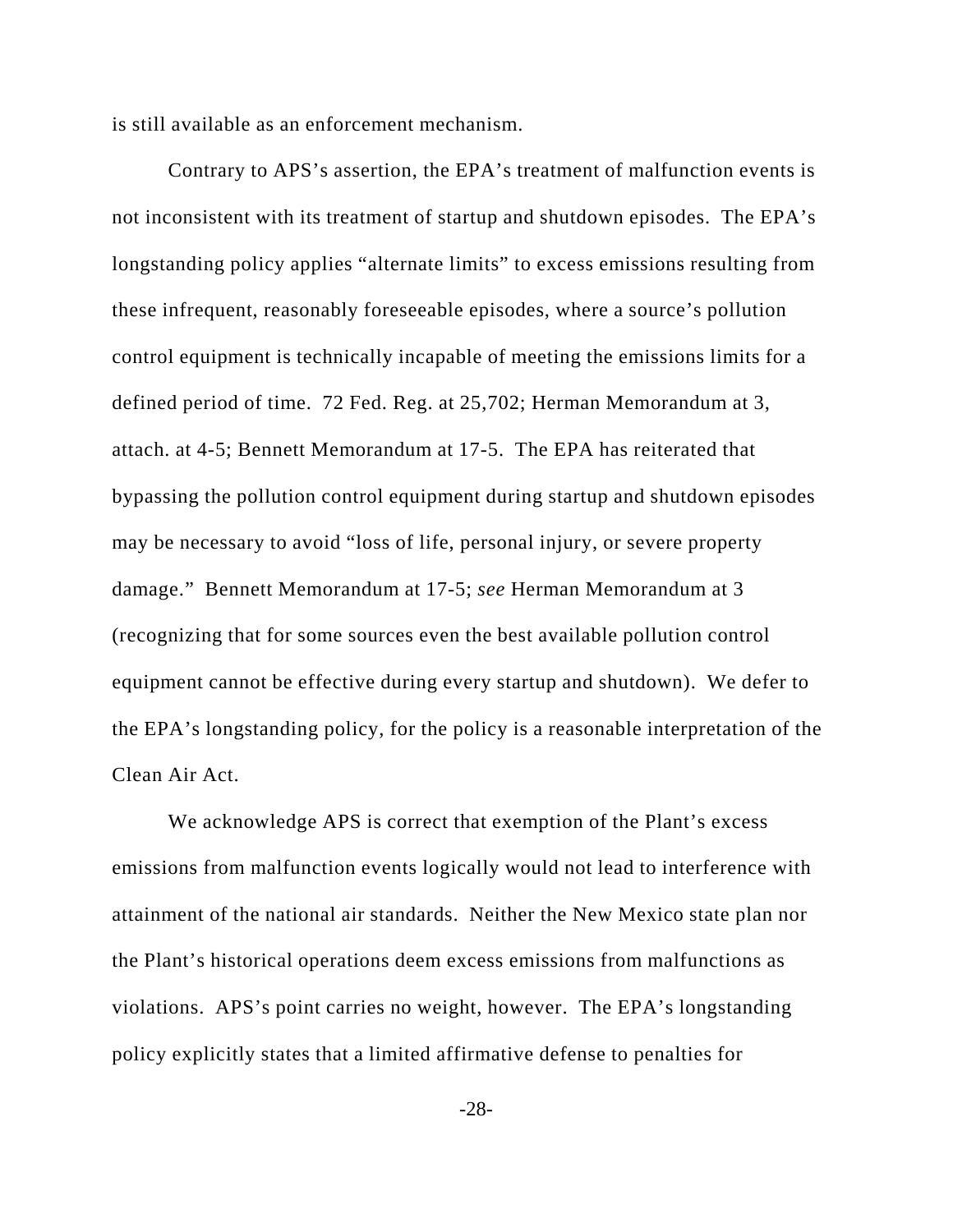malfunctions may be available where interference with the national air standards will not occur. Thus, the EPA interprets the Act as allowing a limited affirmative defense only in situations where attainment will not be detrimentally affected, and this is exactly what the federal plan provides. Moreover, in response to APS's argument that the policy justification lacks a "limiting standard against which to measure [] reasonableness," Reply Br. at 22, we note there is no requirement that a gap-filling federal plan can be only as strict as necessary to meet national air standards. The Clean Air Act and the TAR certainly do not include such a mandate. States, and presumably tribes, may surpass national air standards as long as their plans satisfy all of the minimal Clean Air Act requirements. *See Union Elec. Co.*, 427 U.S. at 263-65 (holding that the EPA cannot disapprove a state plan solely because it imposes stricter limits than the national air standards or is economically or technologically infeasible). We have found no authority saying that we can prevent the agency to which we owe substantial deference from implementing the same type of superior plan.

Finally, we reject APS's challenge to the justification for the affirmative defense. APS argues, without citation to any authority, that the EPA must justify inclusion of the affirmative defense with "a factual basis for presuming that excess emissions are the fault of APS, and requiring APS to prove otherwise." Reply at 28. We need not address unsupported, conclusory arguments. *See Pignanelli v. Pueblo Sch. Dist. No. 60*, 540 F.3d 1213, 1217 (10th Cir. 2008)

-29-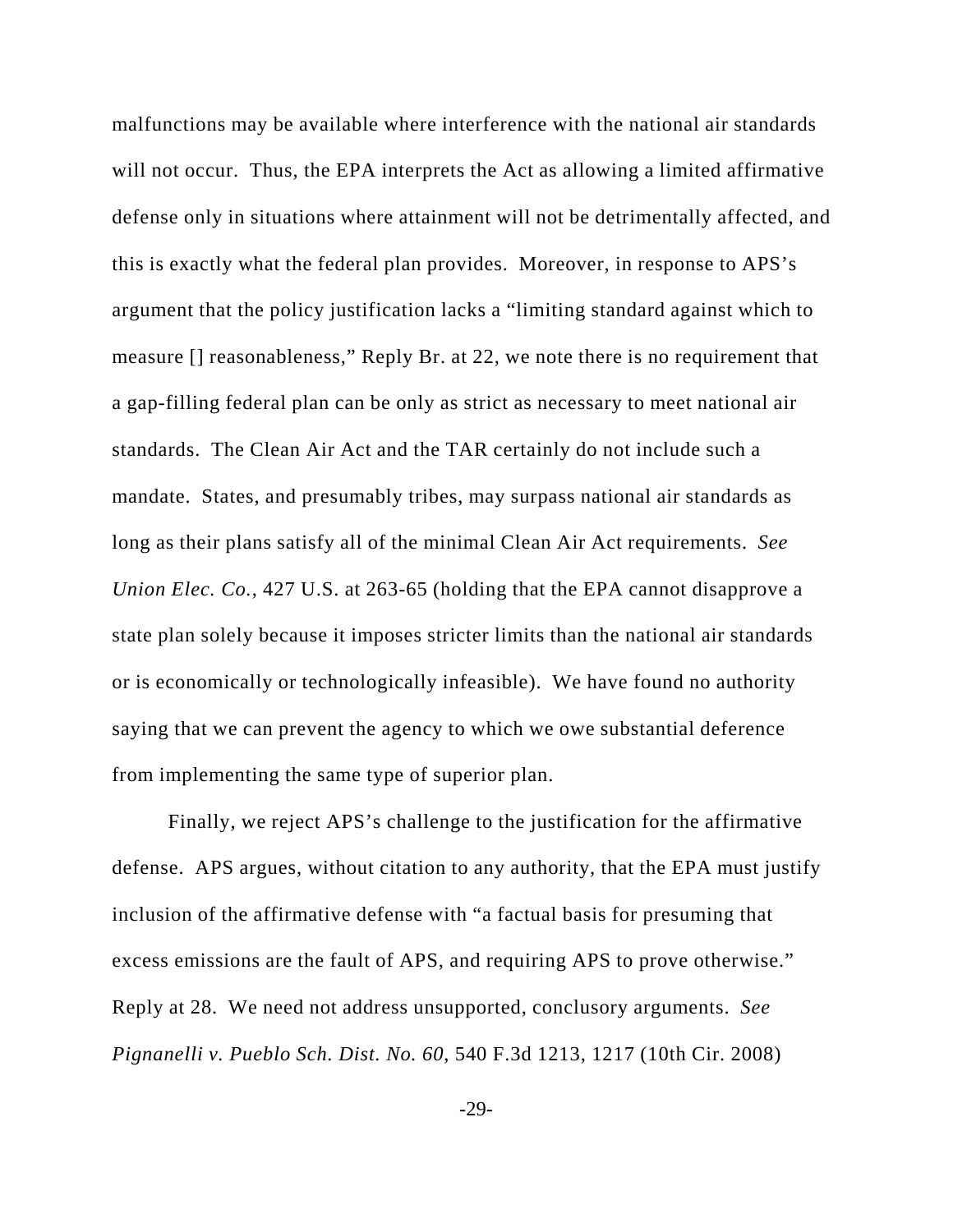(deeming argument waived for failure to cite any supporting legal authority or record evidence). APS adds that the EPA offered no defense to this "burdenshifting" affirmative defense. *See* Reply at 27-28. We disagree. The EPA did explain its inclusion of the affirmative defense:

[E]ach party bears the appropriate burden in any enforcement case. The party seeking to enforce a claim bears that burden of proving that excess emissions occurred to establish a violation. [APS] may raise as a defense to penalties that the violation was unavoidable and [the Plant] took appropriate preventive and corrective action. The court retains its function of determining whether each party has met its burden.

72 Fed. Reg. at 25,702. We hold the EPA has established "an adequate rationale" for the affirmative defense. *National Tank Truck v. EPA*, 907 F.2d 177, 184 (D.C. Cir. 1990). This is all that *Chevron* requires.

We conclude the EPA has not acted arbitrarily or capriciously. The EPA identified a regulatory need and enacted a source-specific federal plan to fill this gap. The EPA has neither relied on factors which Congress did not intend it to consider nor failed to consider any important aspect of the problem. *See Motor Vehicle Mfrs. Ass'n*, 463 U.S. at 43. The EPA addressed all substantive aspects of APS's comments: startup, shutdown, malfunction, and saturated stack conditions. The EPA based its decision on the evidence before it, *i.e.*, current air quality data for the area surrounding the Plant, and incorporated its negotiations with APS, the Navajo Nation, and the State of New Mexico into its plan. We can ascribe APS's disagreement with the EPA's final action to a difference in view.